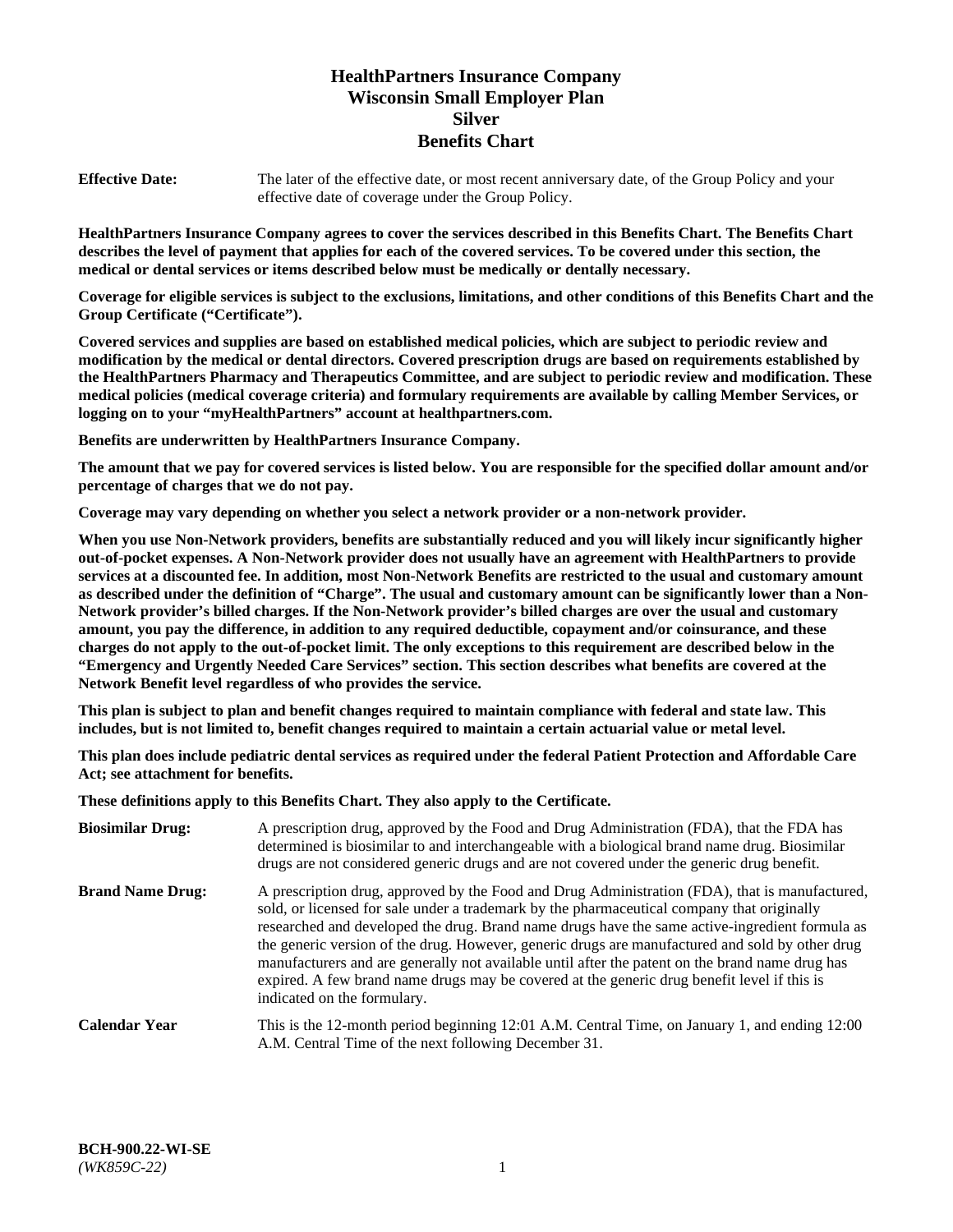| <b>Charge:</b> | For covered services delivered by a network provider, this is the provider's discounted fee for a<br>given medical/surgical service, procedure or item.                                                                                                                                                                                                                                                                                                                                                                                                                                                                                                                                                                 |
|----------------|-------------------------------------------------------------------------------------------------------------------------------------------------------------------------------------------------------------------------------------------------------------------------------------------------------------------------------------------------------------------------------------------------------------------------------------------------------------------------------------------------------------------------------------------------------------------------------------------------------------------------------------------------------------------------------------------------------------------------|
|                | For covered services delivered by non-network providers, a contracted rate may apply if such<br>arrangement is available to HealthPartners.                                                                                                                                                                                                                                                                                                                                                                                                                                                                                                                                                                             |
|                | For the usual and customary charge for covered services delivered by non-network providers, our<br>payment is calculated using one of the following options, depending on availability: 1) a<br>percentage of the Medicare fee schedule; 2) a comparable schedule if the service is not on the<br>Medicare fee schedule; or 3) a commercially reasonable rate for such service if a fee schedule is<br>not available.                                                                                                                                                                                                                                                                                                   |
|                | The usual and customary charge is the maximum amount allowed that we consider in the<br>calculation of the payment of charges incurred for certain covered services. You must pay for any<br>charges above the usual and customary charge, and they do not apply to the out-of-pocket limit.                                                                                                                                                                                                                                                                                                                                                                                                                            |
|                | A charge is incurred for covered ambulatory medical and surgical services, on the date the service<br>or item is provided. A charge is incurred for covered inpatient services, on the date of admission to<br>a hospital. To be covered, a charge must be incurred on or after your effective date and on or<br>before the termination date.                                                                                                                                                                                                                                                                                                                                                                           |
|                | Copayment/Coinsurance: The specified dollar amount, or percentage, of charges incurred for covered services, which we do<br>not pay, but which you must pay, each time you receive certain medical services, procedures or<br>items. Our payment for those covered services or items begins after the copayment or coinsurance<br>is satisfied. Covered services or items requiring a copayment or coinsurance are specified in this<br>Benefits Chart.                                                                                                                                                                                                                                                                 |
|                | For services provided by a network provider:<br>An amount which is listed as a flat dollar copayment is applied to a network provider's discounted<br>charge for a given service. However, if the network provider's discounted charge for a service or<br>item is less than the flat dollar copayment, you will pay the network provider's discounted charge.<br>An amount which is listed as a percentage of charges or coinsurance is based on the network<br>provider's discounted charges, calculated at the time the claim is processed, which may include an<br>agreed upon fee schedule rate for case rate or withhold arrangements.                                                                            |
|                | For services provided by a non-network provider:<br>Any copayment or coinsurance is applied to the lesser of the provider's charges or the usual and<br>customary charge for a service.                                                                                                                                                                                                                                                                                                                                                                                                                                                                                                                                 |
|                | A copayment or coinsurance is due at the time a service is provided, or when billed by the<br>provider. The copayment or coinsurance applicable for a scheduled visit with a HealthPartners<br>network provider will be collected for each visit, late cancellation and failed appointment.                                                                                                                                                                                                                                                                                                                                                                                                                             |
| Deductible:    | The specified dollar amount of charges incurred for covered services, which we do not pay, but an<br>enrollee or a family has to pay first in a calendar year. Our payment for those services or items<br>begins after the deductible is satisfied. For network providers, the amount of the charges that apply<br>to the deductible are based on the network provider's discounted charges, calculated at the time<br>the claim is processed, which may include an agreed upon fee schedule rate for case rate or<br>withhold arrangements. For non-network providers, the amount of charges that apply to the<br>deductible are the lesser of the provider's charges or the usual and customary charge for a service. |
|                | Any amounts paid or reimbursed by a third party, including but not limited to: point of service<br>rebates, manufacturer coupons, manufacturer debits cards or other forms of direct reimbursement<br>to an Insured for a product or service, will not apply toward your deductible, to the extent<br>permitted under state and federal law.                                                                                                                                                                                                                                                                                                                                                                            |
|                | Your plan has an embedded deductible. This means once an Insured meets the individual<br>deductible, the plan begins paying benefits for that person. If two or more members of the family<br>meet the family deductible, the plan begins paying benefits for all members of the family,<br>regardless of whether each Insured has met the individual deductible. However, an Insured may<br>not contribute more than the individual deductible toward the family deductible.                                                                                                                                                                                                                                           |
|                | All services are subject to the deductible unless otherwise indicated below in this Benefits Chart.                                                                                                                                                                                                                                                                                                                                                                                                                                                                                                                                                                                                                     |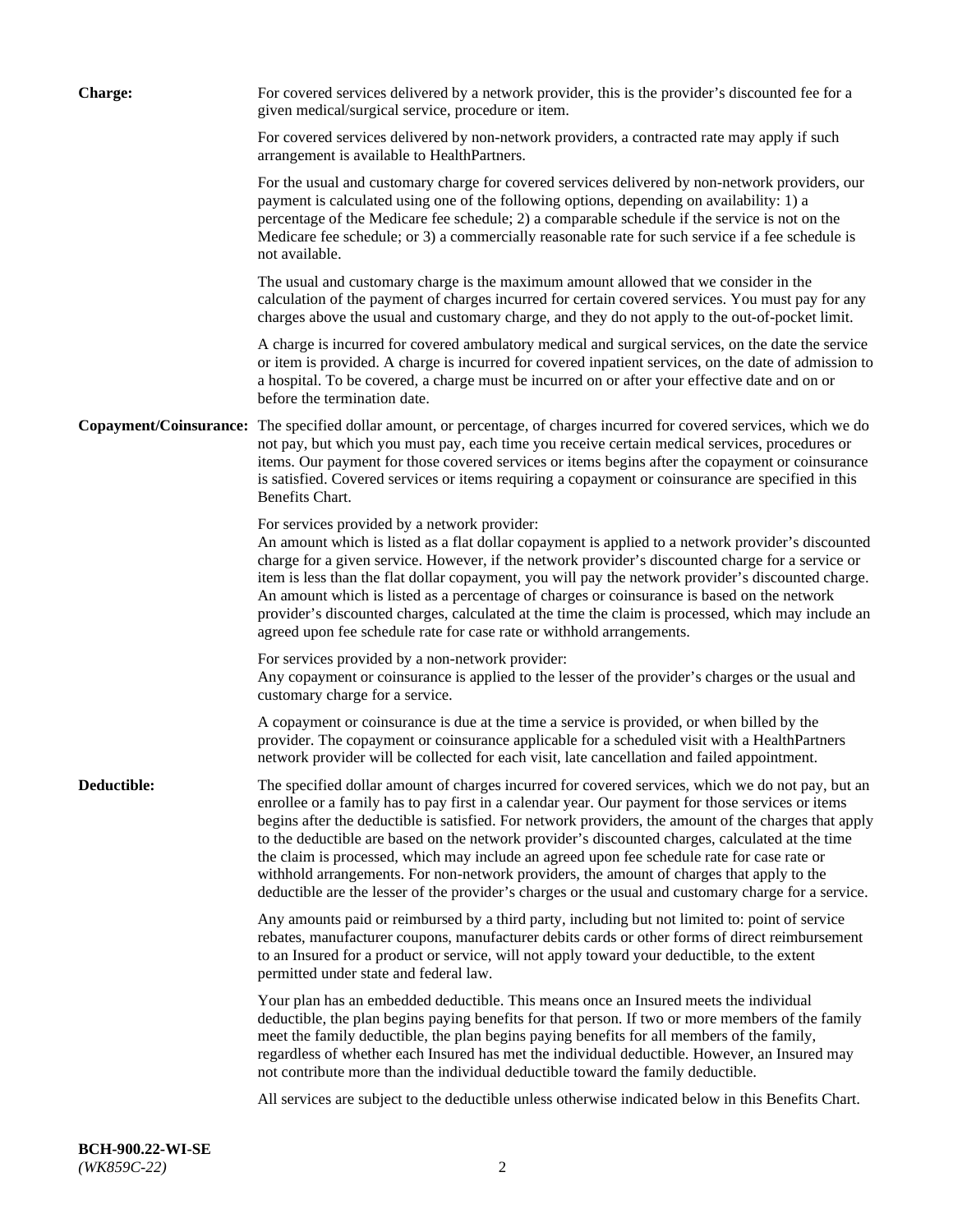| <b>Formulary:</b>                          | This is a current list, which may be revised from time to time, of prescription drugs, medications,<br>equipment and supplies covered by us as indicated in this Benefits Chart which are covered at the<br>highest benefit level. Some drugs on the formulary may require prior authorization to be covered<br>as formulary drugs. The formulary, and information on drugs that require prior authorization, are<br>available by calling Member Services, or logging on to your "myHealthPartners" account at<br>healthpartners.com. |
|--------------------------------------------|---------------------------------------------------------------------------------------------------------------------------------------------------------------------------------------------------------------------------------------------------------------------------------------------------------------------------------------------------------------------------------------------------------------------------------------------------------------------------------------------------------------------------------------|
| <b>Generic Drug:</b>                       | A prescription drug, approved by the Food and Drug Administration (FDA), that the FDA has<br>determined is comparable to a brand name drug product in dosage form, strength, route of<br>administration, quality, intended use and documented bioequivalence. Generally, generic drugs<br>cost less than brand name drugs. Some brand name drugs may be covered at the generic drug<br>benefit level if this is indicated on the formulary.                                                                                           |
| <b>Lifetime Maximum</b><br><b>Benefit:</b> | The specified coverage limit actually paid by us for services and/or charges incurred by you for any<br>given procedure or diagnosis. Payment of benefits under this Benefits Chart ceases when that lifetime<br>maximum benefit is reached. You have to pay for any subsequent charges.                                                                                                                                                                                                                                              |
| <b>Non-Formulary Drug:</b>                 | This is a prescription drug, approved by the Food and Drug Administration (FDA), that is not on<br>the formulary, is medically necessary and is not investigative or experimental or otherwise<br>excluded under the Certificate.                                                                                                                                                                                                                                                                                                     |
| <b>Out-of-Pocket Expenses:</b>             | You pay the specified copayments/coinsurance and deductibles applicable for particular services,<br>subject to the out-of-pocket limit described below. These amounts are in addition to the monthly<br>premium payments.                                                                                                                                                                                                                                                                                                             |
| <b>Out-of-Pocket Limit:</b>                | You pay the copayments/coinsurance and deductibles for covered services, to the individual or<br>family out-of-pocket limit. Thereafter we cover 100% of the charges incurred for all other covered<br>services, for the rest of the calendar year. You pay amounts greater than the out-of-pocket limit if<br>you exceed any lifetime maximum benefit or any visit or day limits.                                                                                                                                                    |
|                                            | Non-Network Benefits above the usual and customary charge (see definition of charge above) do<br>not apply to the out-of-pocket limit.                                                                                                                                                                                                                                                                                                                                                                                                |
|                                            | Non-Network Benefits for transplant surgery do not apply to the out-of-pocket limit.                                                                                                                                                                                                                                                                                                                                                                                                                                                  |
|                                            | Any amounts paid or reimbursed by a third party, including but not limited to: point of service<br>rebates, manufacturer coupons, manufacturer debit cards or other forms of direct reimbursement to<br>an Insured for a product or service, will not apply as an out-of-pocket expense, to the extent<br>permitted under state and federal law.                                                                                                                                                                                      |
|                                            | You are responsible to keep track of the out-of-pocket expenses. Contact Member Services for<br>assistance in determining the amount paid by the enrollee for specific eligible services received.<br>Claims for reimbursement under the out-of-pocket limit provisions are subject to the same time<br>limits and provisions described under the "Claims Provisions" section of the Certificate.                                                                                                                                     |
| <b>Specialty Drug List:</b>                | This is a current list, which may be revised from time to time, of prescription drugs, medications,<br>equipment and supplies, which are typically bio-pharmaceuticals. The purpose of a specialty drug<br>list is to facilitate enhanced monitoring of complex therapies used to treat specific conditions.<br>Specialty drugs are covered by us as indicated in this Benefits Chart. The specialty drug list is<br>available by calling Member Services, or logging on to your "myHealthPartners" account at<br>healthpartners.com. |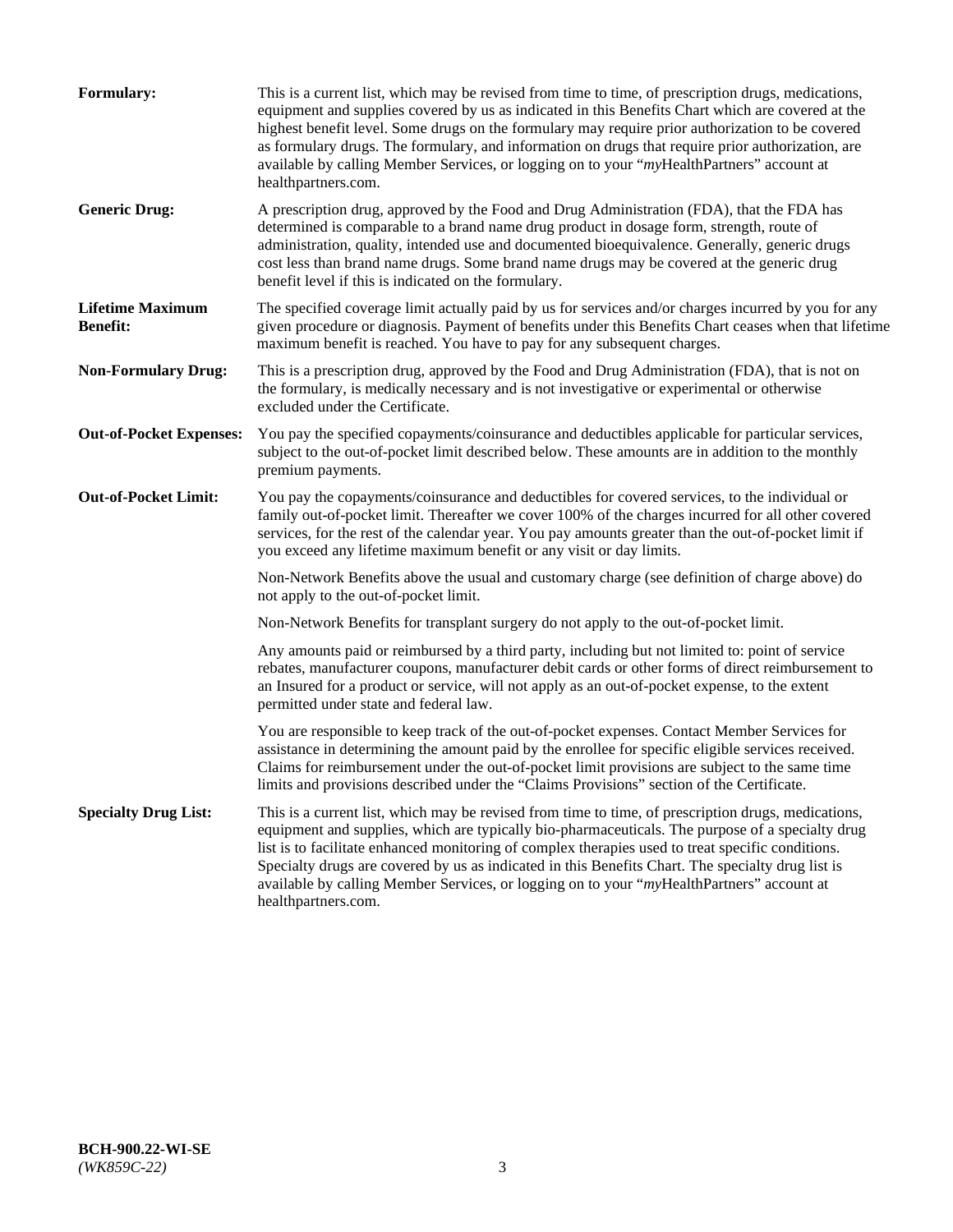#### **DEDUCTIBLES AND OUT-OF-POCKET LIMITS**

#### **Individual calendar year deductible**

| <b>Network Benefits</b> | <b>Non-Network Benefits</b> |
|-------------------------|-----------------------------|
| \$5,000                 | \$10,000                    |

#### **Family calendar year deductible**

| <b>Network Benefits</b> | <b>Non-Network Benefits</b> |
|-------------------------|-----------------------------|
| \$15,000                | \$20,000                    |

Separate deductibles must be satisfied under the Network Benefits and Non-Network Benefits.

Your plan has an embedded deductible. This means once an Insured meets the individual deductible, the plan begins paying benefits for that person. If two or more members of the family meet the family deductible, the plan begins paying benefits for all members of the family, regardless of whether each Insured has met the individual deductible. However, an Insured may not contribute more than the individual deductible toward the family deductible.

Any amounts paid or reimbursed by a third party, including but not limited to: point of service rebates, manufacturer coupons, manufacturer debits cards or other forms of direct reimbursement to an Insured for a product or service, will not apply toward your deductible, to the extent permitted under state and federal law.

#### **Individual calendar year out-of-pocket limit**

| Network Benefits | <b>Non-Network Benefits</b> |
|------------------|-----------------------------|
| \$8,200          | \$30,000                    |

#### **Family calendar year out-of-pocket limit**

| <b>Network Benefits</b> | <b>Non-Network Benefits</b> |
|-------------------------|-----------------------------|
| \$16,400                | \$60,000                    |

Separate Out-of-Pocket Limits must be satisfied under Network Benefits and Non-Network Benefits.

Non-Network Benefits above the usual and customary charge will not apply to the individual or family Out-of-Pocket Limit.

Non-Network Benefits for transplant surgery do not apply to the Out-of-Pocket Limit.

Any amounts paid or reimbursed by a third party, including but not limited to: point of service rebates, manufacturer coupons, manufacturer debit cards or other forms of direct reimbursement to an Insured for a product or service, will not apply as an out-of-pocket expense, to the extent permitted under state and federal law.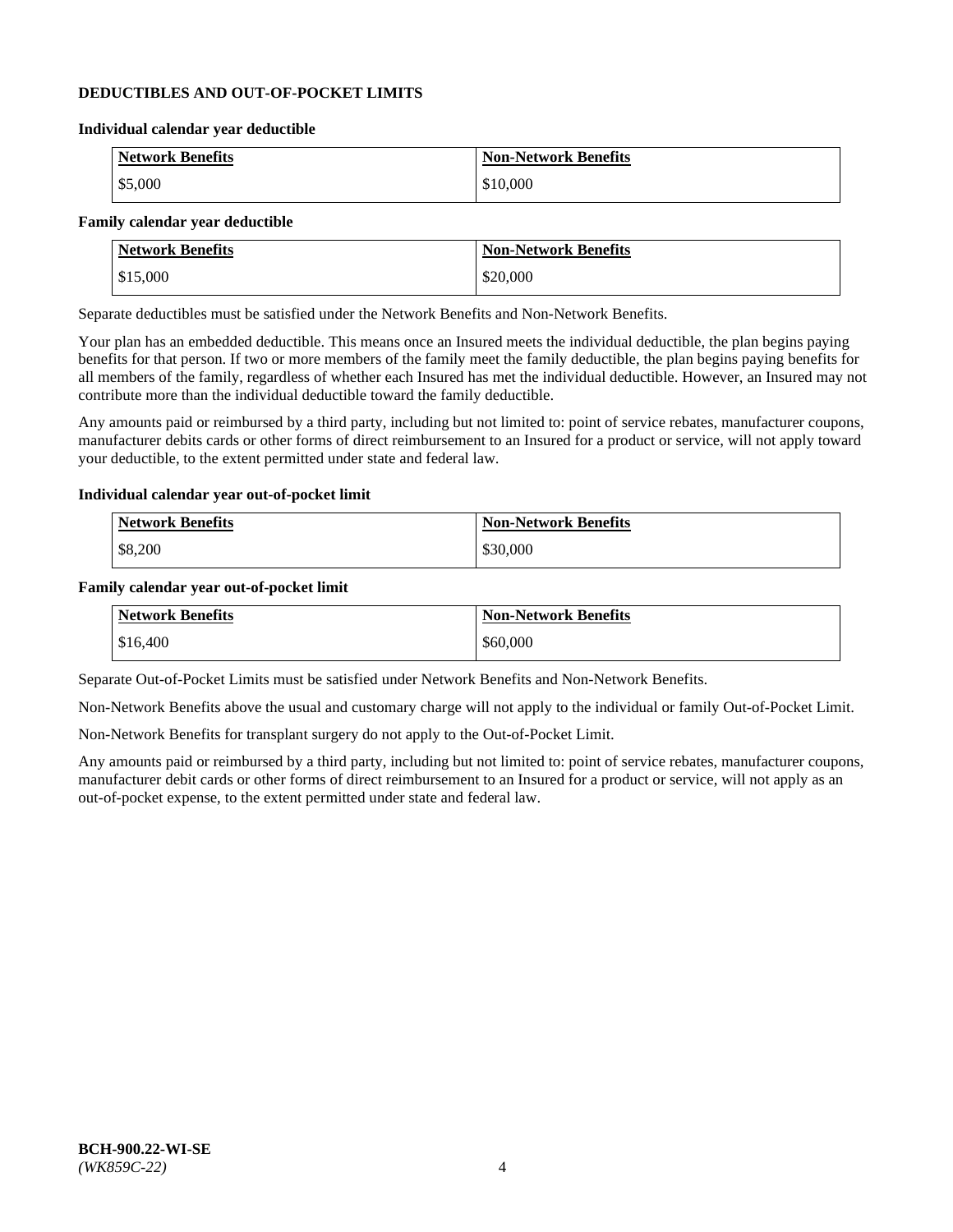# **AMBULANCE AND MEDICAL TRANSPORTATION**

#### **Covered Services:**

We cover ambulance and medical transportation for medical emergencies.

We also cover medically necessary, non-emergency transportation if it meets our medical coverage criteria. Covered services and supplies are based on established medical policies, which are subject to periodic review and modification by the medical directors. These medical policies (medical coverage criteria) and applicable prior authorization requirements are available by calling Member Services, or logging on to your "*my*HealthPartners" account a[t healthpartners.com.](https://www.healthpartners.com/hp/index.html)

| <b>Network Benefits</b>      | <b>Non-Network Benefits</b> |
|------------------------------|-----------------------------|
| 70% of the charges incurred. | See Network Benefits.       |

#### **Not Covered:**

See "Services Not Covered" in the Certificate.

## **AUTISM SERVICES**

## **Covered Services:**

We cover prior authorized evidence-based intensive-level and nonintensive-level treatment of autism spectrum disorders (autism disorder, Asperger's syndrome or pervasive development disorder not otherwise specified).

Covered services are based on established medical policies, which are subject to periodic review and modification by the medical directors. These medical policies (medical coverage criteria) are available by calling Member Services, or logging on to your "*my*HealthPartners" account at [healthpartners.com.](https://www.healthpartners.com/hp/index.html)

Your network provider will coordinate the prior authorization process for any autism treatment services. You may call Member Services at 952-883-5000 or toll-free at 800-883-2177 if you have any questions or concerns regarding the authorization process.

Please call Member Services at 952-883-5000 or toll-free at 800-883-2177 to request authorization for autism treatment services from a non-network provider.

**Intensive-level services** for children diagnosed with autism spectrum disorders. Intensive-level services must begin on or after 2 years of age and end before 9 years of age. Intensive-level services, on average, are services provided for more than 20 hours of treatment per week. (The average number of hours a week is calculated over a six-month period.)

| Network Benefits                         | <b>Non-Network Benefits</b>              |
|------------------------------------------|------------------------------------------|
| 70% of the charges incurred.             | 50% of the charges incurred.             |
| Limited to 240 visits per calendar year. | Limited to 240 visits per calendar year. |

The maximum number of visits is combined for Network Benefits and Non-Network Benefits. Visit limits are based on the minimum coverage amounts available at the time of publication. Additional visits may be available if required due to revised minimum coverage amounts being issued by the Office of the Commissioner of Insurance. See our medical coverage criteria for current visit limits.

#### **Intensive-level services lifetime maximum benefit**

| Network Benefits                                                     | <b>Non-Network Benefits</b>                                          |
|----------------------------------------------------------------------|----------------------------------------------------------------------|
| 4 years of cumulative services under this plan or any<br>other plan. | 4 years of cumulative services under this plan or any<br>other plan. |

The Lifetime Maximum Benefit is combined for Network Benefits and Non-Network Benefits.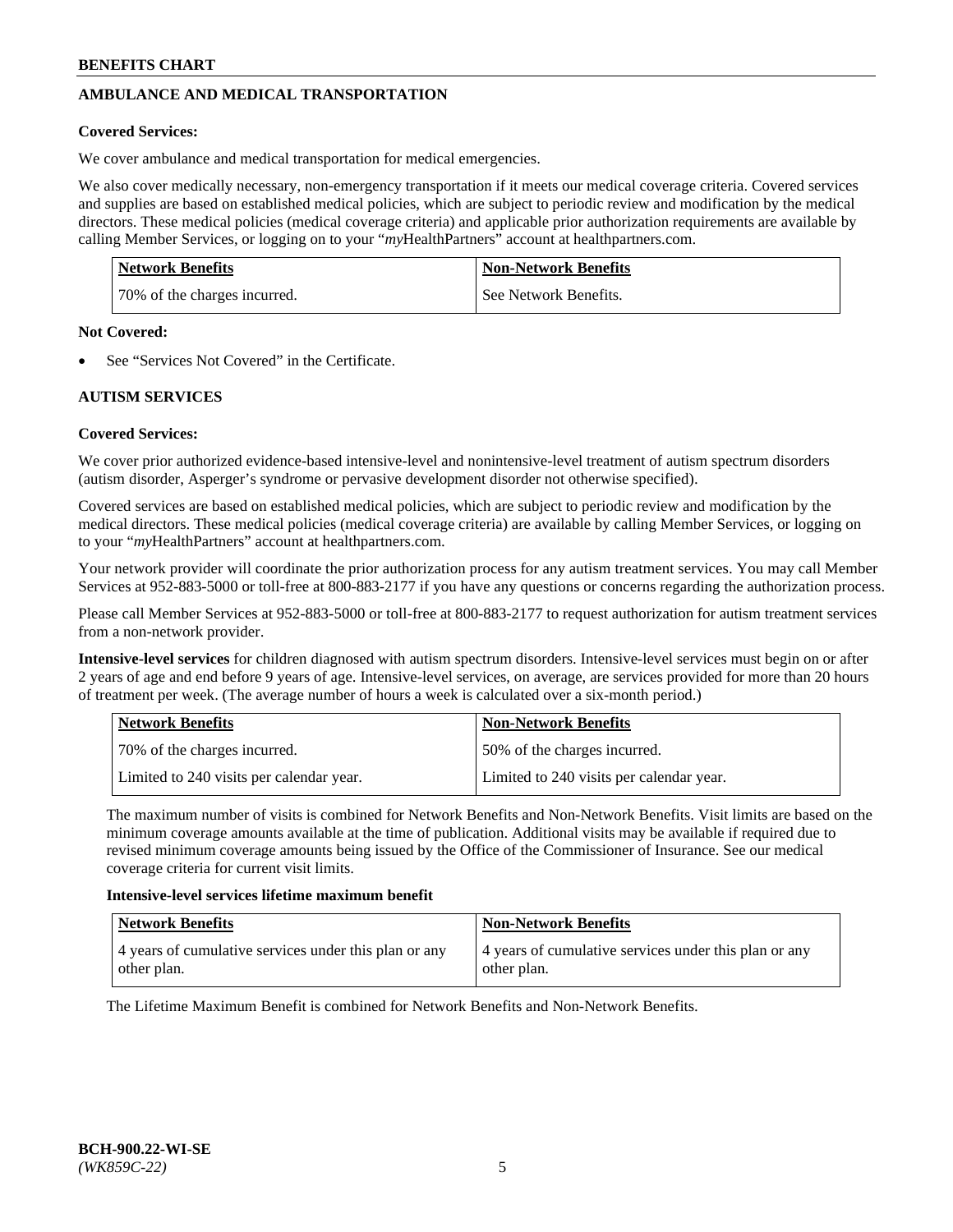**Nonintensive-level services** for Insureds diagnosed with autism spectrum disorders

| Network Benefits                         | <b>Non-Network Benefits</b>              |
|------------------------------------------|------------------------------------------|
| 70% of the charges incurred.             | 50% of the charges incurred.             |
| Limited to 120 visits per calendar year. | Limited to 120 visits per calendar year. |

The maximum number of visits is combined for Network Benefits and Non-Network Benefits. Visit limits are based on the minimum coverage amounts available at the time of publication. Additional visits may be available if required due to revised minimum coverage amounts being issued by the Office of the Commissioner of Insurance. See our medical coverage criteria for current visit limits.

## **Not Covered:**

See "Services Not Covered" in the Certificate.

## **BEHAVIORAL HEALTH SERVICES**

## **Covered Services:**

Covered services are based on established medical policies, which are subject to periodic review and modification by the medical directors. These medical policies (medical coverage criteria) are available by calling Member Services, or logging on to your "*my*HealthPartners" account at [healthpartners.com.](https://www.healthpartners.com/hp/index.html)

**Transitional treatment services:** These are services for the treatment of nervous or mental disorders and substance use disorders which are provided to an Insured in a less restrictive manner than are inpatient hospital services but in a more intensive manner than are outpatient services. Transitional treatment services are services offered by a provider, and certified by the Wisconsin Department of Health Services for each of the following (except the last bulleted item):

- Mental health services for covered adults in a day treatment program.
- Mental health services for covered children in a day hospital treatment program.
- Services for persons with chronic mental illness provided through a community support program.
- Residential treatment programs for covered persons with substance use disorder.
- Substance use disorder services in a day treatment program.
- Services for persons who are experiencing a mental health crisis or who are in a situation likely to turn into a mental health crisis if support is not provided.
- Intensive outpatient programs for the treatment of psychoactive substance use disorders provided in accordance with the patient placement criteria of the American Society of Addiction Medicine.

## **Mental health services**

We cover services for mental health diagnoses as described in the Diagnostic and Statistical Manual of Mental Disorders – Fifth Edition (DSM 5) (most recent edition).

We provide coverage for mental health treatment ordered by a Wisconsin court under a valid court order that is issued on the basis of a behavioral care evaluation performed by a licensed psychiatrist or doctoral level licensed psychologist, which includes a diagnosis and an individual treatment plan for care in the most appropriate, least restrictive environment. We must be given a copy of the court order and the behavioral care evaluation, and the service must be a covered benefit under this plan, and the service must be provided by a network provider, or other provider as required by law.

**Outpatient services:** We cover medically necessary outpatient professional mental health services for evaluation, crisis intervention, and treatment of mental health disorders.

A comprehensive diagnostic assessment will be used as the basis for a determination by a mental health professional, concerning the appropriate treatment and the extent of services required.

Outpatient services we cover for a diagnosed mental health condition include the following:

- Individual, group, family and multi-family therapy.
- Medication management provided by a physician, certified nurse practitioner, or physician's assistant.
- Psychological testing services for the purposes of determining the differential diagnoses and treatment planning for patients currently receiving behavioral health services.
- Partial hospitalization services in a licensed hospital or community mental health center.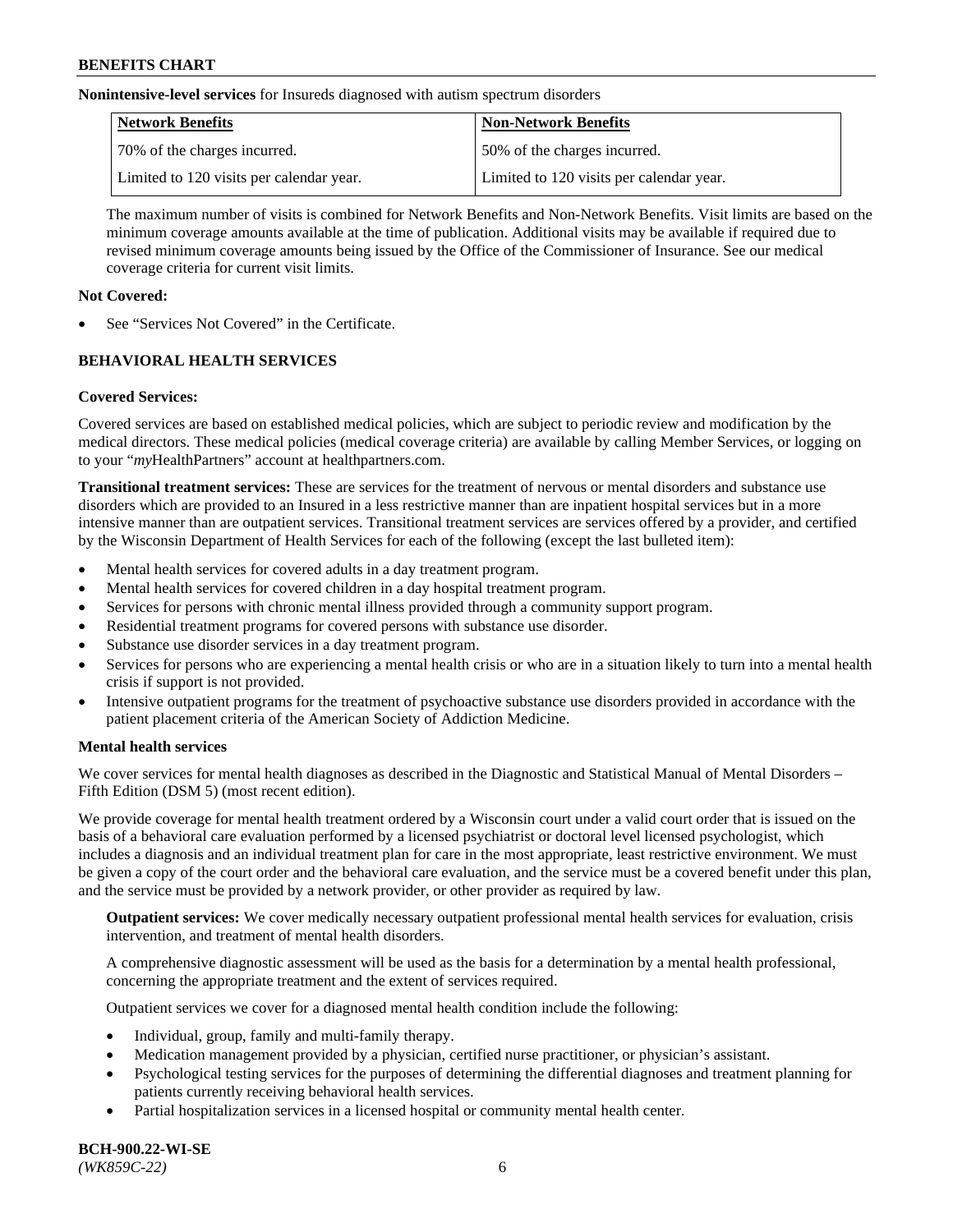- Psychotherapy and nursing services provided in the home if authorized by us.
- Treatment for gender dysphoria.

| <b>Network Benefits</b>                                                                                                                                                                                                                                                                   | <b>Non-Network Benefits</b>  |
|-------------------------------------------------------------------------------------------------------------------------------------------------------------------------------------------------------------------------------------------------------------------------------------------|------------------------------|
| 70% of the charges incurred.                                                                                                                                                                                                                                                              | 50% of the charges incurred. |
| <b>First three visits</b>                                                                                                                                                                                                                                                                 |                              |
| The first three mental health and substance use disorder<br>treatment visits, urgent care visits, office visits,<br>convenience clinic visits, telephone visits and E-visits<br>(other than Virtuwell) combined in a calendar year are<br>covered at 100%, not subject to the deductible. |                              |
| Physician services are included; however, charges for<br>day treatment services, group visits, office procedures,<br>laboratory, radiology and other ancillary services are<br>not included and will be subject to the deductible and<br>coinsurance and/or copayment.                    |                              |

## **Group therapy**

| Network Benefits             | <b>Non-Network Benefits</b>  |
|------------------------------|------------------------------|
| 70% of the charges incurred. | 50% of the charges incurred. |

#### **Inpatient services, including mental health residential treatment services:** We cover the following:

- Medically necessary inpatient services in a hospital and professional services for treatment of mental health disorders. Medical stabilization is covered under inpatient hospital services in the "Hospital and Skilled Nursing Facility Services" section.
- Medically necessary mental health residential treatment services. This care must be authorized by us and provided by a hospital or residential behavioral health treatment facility licensed by the local state or Department of Health and Human Services. Services not covered under this benefit include halfway houses, group homes, extended care facilities, shelter services, correctional services, detention services, transitional services, group residential services, foster care services and wilderness programs.

| Network Benefits             | <b>Non-Network Benefits</b>  |
|------------------------------|------------------------------|
| 70% of the charges incurred. | 50% of the charges incurred. |

**Transitional treatment services:** We cover transitional treatment services described above for treatment of mental and nervous disorders.

| Network Benefits             | <b>Non-Network Benefits</b>  |
|------------------------------|------------------------------|
| 70% of the charges incurred. | 50% of the charges incurred. |

#### **Substance use disorder treatment services**

We cover medically necessary services for assessments by a licensed alcohol and drug counselor and treatment of substance use disorders as defined in the latest edition of the DSM 5.

**Outpatient services:** We cover medically necessary outpatient professional services for diagnosis and treatment of substance use disorders. Substance use disorder treatment services must be provided by a program licensed by the local Department of Health Services.Outpatient services we cover for a diagnosed substance use disorder include the following: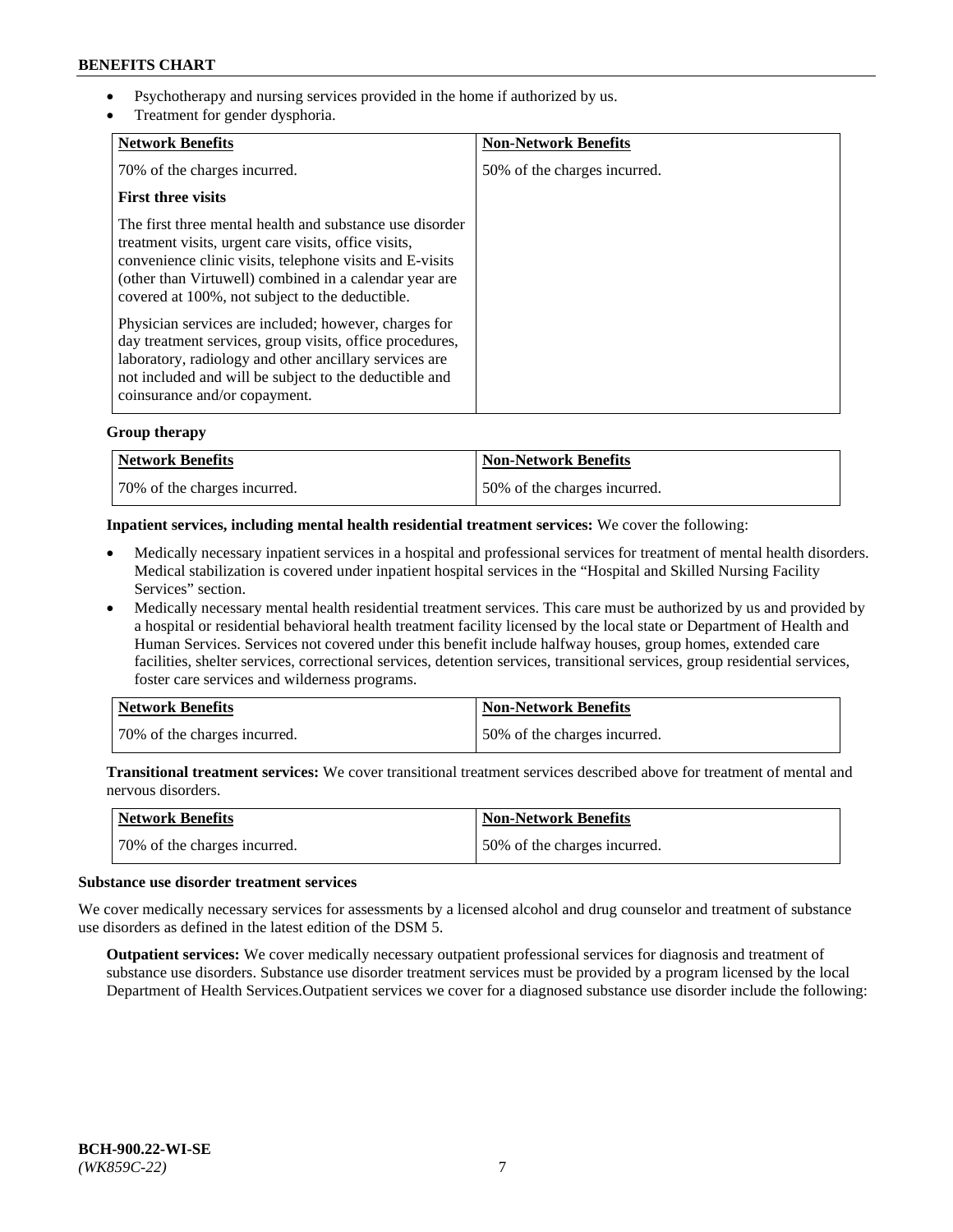- Individual, group, family, and multi-family therapy provided in an office setting.
- Opiate replacement therapy including methadone and buprenorphine treatment.

| <b>Network Benefits</b>                                                                                                                                                                                                                                                                   | <b>Non-Network Benefits</b>  |
|-------------------------------------------------------------------------------------------------------------------------------------------------------------------------------------------------------------------------------------------------------------------------------------------|------------------------------|
| 70% of the charges incurred.                                                                                                                                                                                                                                                              | 50% of the charges incurred. |
| <b>First three visits</b>                                                                                                                                                                                                                                                                 |                              |
| The first three mental health and substance use disorder<br>treatment visits, urgent care visits, office visits,<br>convenience clinic visits, telephone visits and E-visits<br>(other than Virtuwell) combined in a calendar year are<br>covered at 100%, not subject to the deductible. |                              |
| Physician services are included; however, charges for<br>day treatment services, group visits, office procedures,<br>laboratory, radiology and other ancillary services are<br>not included and will be subject to the deductible and<br>coinsurance and/or copayment.                    |                              |

**Inpatient services:** We cover the following:

- Medically necessary inpatient services in a hospital or a licensed residential primary treatment center.
- Services provided in a hospital that is licensed by the local state and accredited by Medicare.
- Detoxification services in a hospital or community detoxification facility if it is licensed by the local Department of Health Services.

| <b>Network Benefits</b>      | <b>Non-Network Benefits</b>  |
|------------------------------|------------------------------|
| 70% of the charges incurred. | 50% of the charges incurred. |

**Transitional treatment services:** We cover transitional treatment services described above for treatment of substance use disorders.

| Network Benefits             | <b>Non-Network Benefits</b>  |
|------------------------------|------------------------------|
| 70% of the charges incurred. | 50% of the charges incurred. |

**Out-of-area services for Wisconsin students:** If a dependent child is a student in a school located in Wisconsin, but outside of our service area, we cover mental health and substance use disorder services as required under Wisconsin Statute 609.655.

- The student may have a clinical assessment from a local, non-network mental health or substance use disorder treatment provider at the network benefit level when prior authorized by us.
- If outpatient services are recommended in the clinical assessment, five outpatient visits from a non-network provider will be covered at the network benefit level.
- Our Medical Director will determine the need for continuing treatment by the non-network provider; additional visits may be approved.
- Coverage for the outpatient services will not be provided if the recommended treatment would keep the student from attending school on a regular basis or if the student is no longer attending the school full-time.

This benefit is subject to the limitations shown in this "Behavioral Health Services" section.

| Network Benefits             | <b>Non-Network Benefits</b> |
|------------------------------|-----------------------------|
| 70% of the charges incurred. | Not applicable.             |

A dependent child enrolled in a school outside of the state of Wisconsin is not eligible for this benefit.

## **Not Covered:**

See "Services Not Covered" in the Certificate.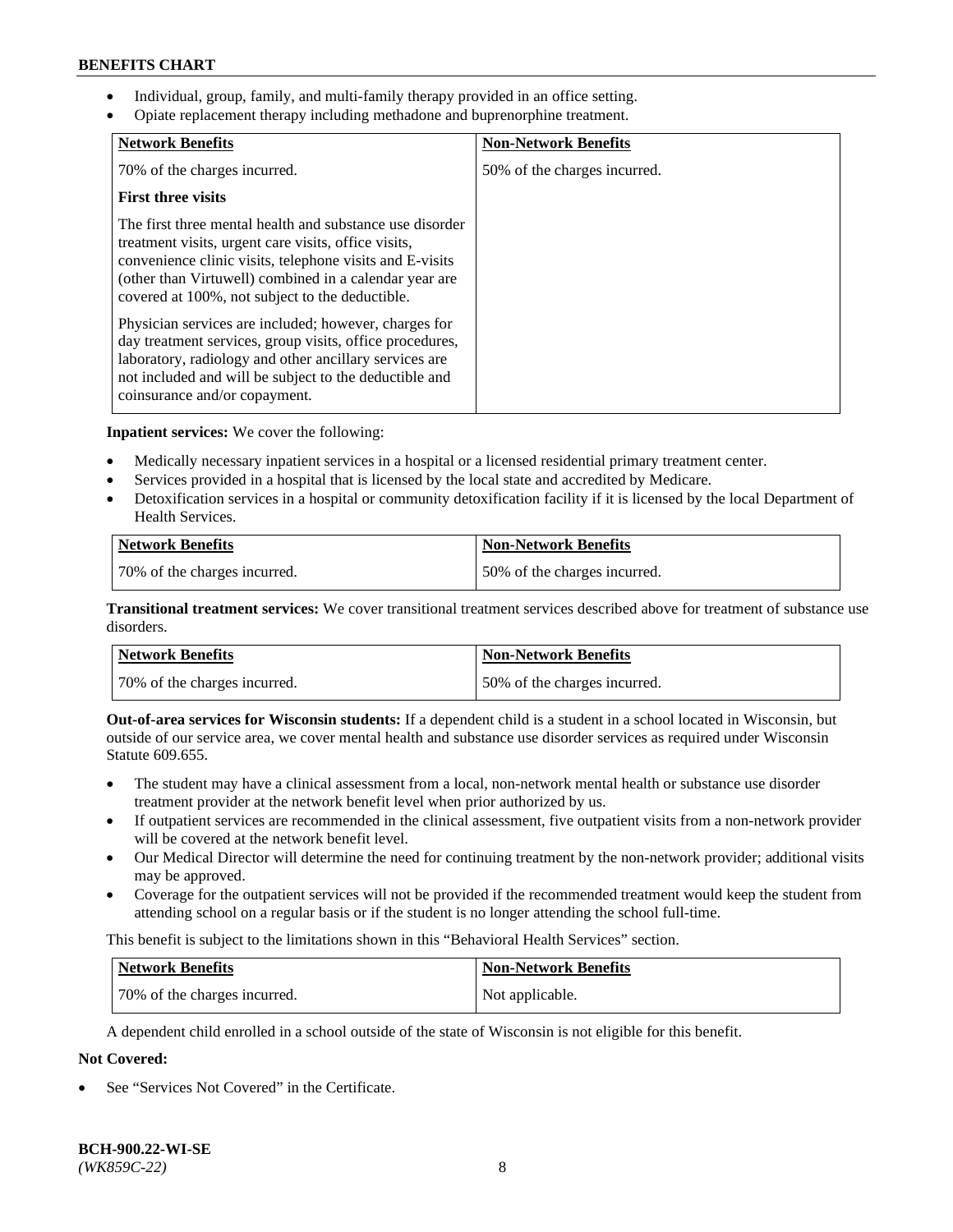## **CHIROPRACTIC SERVICES**

#### **Covered Services:**

We cover chiropractic services for rehabilitative care. Chiropractic services are adjustments to any abnormal articulations of the human body, especially those of the spinal column, for the purpose of giving freedom of action to impinged nerves that may cause pain or deranged function.

Massage therapy which is performed in conjunction with other treatment/modalities by a chiropractor, is part of a prescribed treatment plan and is not billed separately is covered.

| <b>Network Benefits</b>      | <b>Non-Network Benefits</b>  |
|------------------------------|------------------------------|
| 70% of the charges incurred. | 50% of the charges incurred. |

#### **Not Covered:**

- Massage therapy for the purpose of comfort or convenience of the Insured.
- See "Services Not Covered" in the Certificate.

## **CLINICAL TRIALS**

## **Covered Services:**

We cover certain routine services if you participate in a Phase I, Phase II, Phase III or Phase IV approved clinical trial that is conducted in relation to the prevention, detection, or treatment of cancer or other life-threatening disease or condition as defined in the Affordable Care Act. Approved clinical trials include (1) federally funded trials when the study or investigation is approved or funded by any of the federal agencies defined in the Public Health Services Act, section 2709 (d) (1) (A); (2) the study or investigation is conducted under an investigational new drug application reviewed by the Food and Drug Administration; and (3) the study or investigation is a drug trial that is exempt from having such an investigational new drug application. We cover routine patient costs for services that would be eligible under the Certificate and this Benefits Chart if the service were provided outside of a clinical trial.

| <b>Network Benefits</b>                                 | <b>Non-Network Benefits</b>                           |
|---------------------------------------------------------|-------------------------------------------------------|
| Coverage level is same as corresponding Network         | Coverage level is same as corresponding               |
| Benefits, depending on type of service provided such as | Non-Network Benefits, depending on type of service    |
| Office Visits for Illness or Injury, Inpatient or       | provided such as Office Visits for Illness or Injury, |
| <b>Outpatient Hospital Services.</b>                    | Inpatient or Outpatient Hospital Services.            |

## **Not Covered:**

- The investigative or experimental item, device or service itself.
- Items or services that are provided solely to satisfy data collection and analysis needs and that are not used in the direct clinical management of the patient.
- A service that is clearly inconsistent with widely accepted and established standards of care for a particular diagnosis.
- See "Services Not Covered" in the Certificate.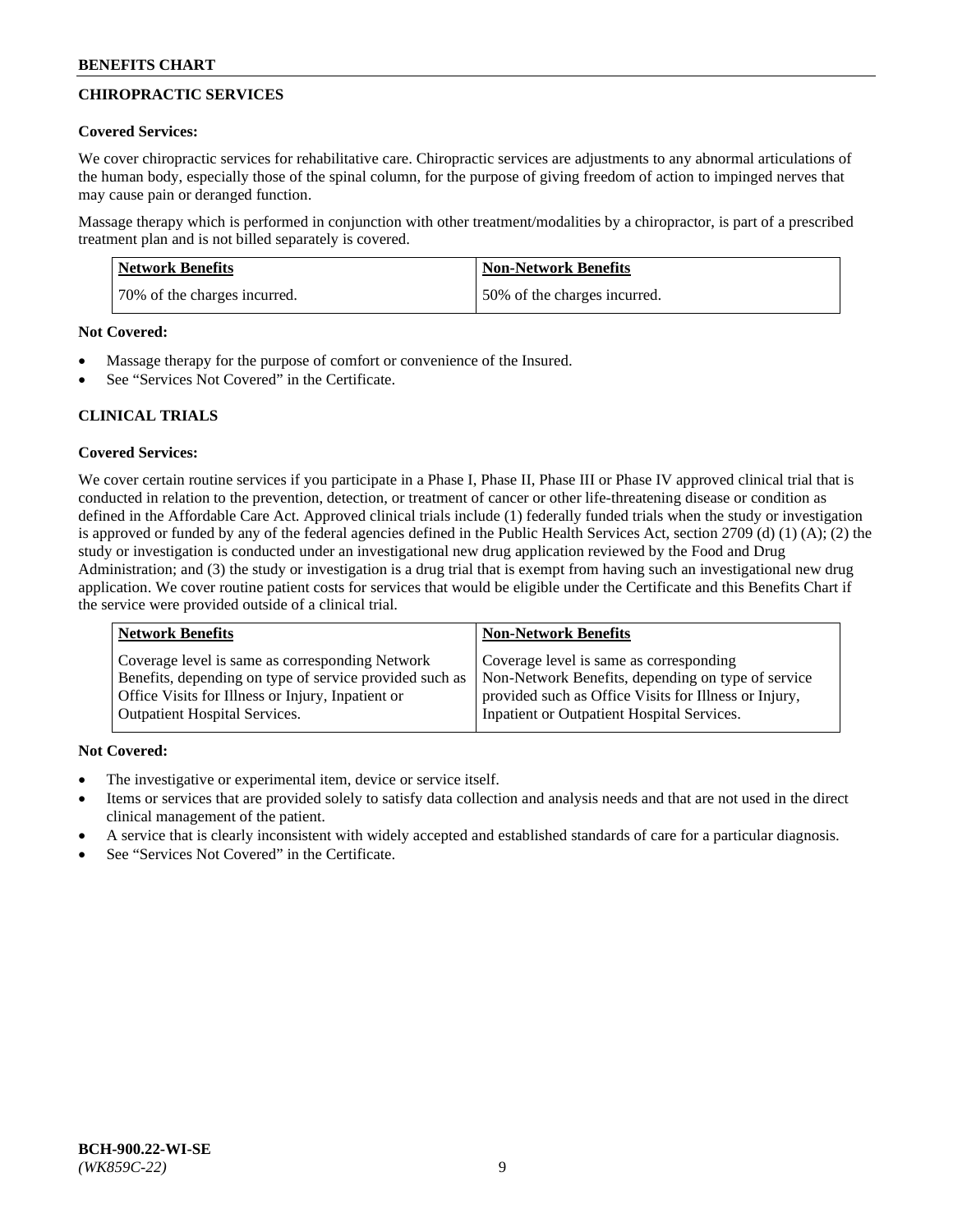# **DENTAL SERVICES**

## **Covered Services:**

We cover services as described below.

**Accidental dental services:** We cover dentally necessary services to treat and restore damage done to sound, natural, unrestored teeth as a result of an accidental injury. Coverage is for damage caused by external trauma to face and mouth only, not for cracked or broken teeth, which result from biting or chewing. We cover restorations, root canals, crowns and replacement of teeth lost that are directly related to the accident in which the Insured was involved. We cover initial exam, x-rays and palliative treatment including extractions, and other oral surgical procedures directly related to the accident. Subsequent treatment must be initiated within the specified time-frame and must be directly related to the accident. We do not cover restoration and replacement of teeth that are not "sound and natural" at the time of the accident.

Full mouth rehabilitations to correct occlusion (bite) and malocclusion (misaligned teeth not due to the accident) are not covered.

When an implant-supported dental prosthetic treatment is pursued, the accidental dental benefit will be applied to the prosthetic procedure. Benefits are limited to the amount that would be paid toward the placement of a removable dental prosthetic appliance that could be used in the absence of implant treatment. Care must be provided or pre-authorized by a HealthPartners dentist.

| Network Benefits              | <b>Non-Network Benefits</b>  |
|-------------------------------|------------------------------|
| 170% of the charges incurred. | 50% of the charges incurred. |

For all accidental dental services, treatment and/or restoration must be initiated within six months of the date of the injury. Coverage is limited to the initial course of treatment and/or initial restoration. Services must be provided within 24 months of the date of injury to be covered.

#### **Medical referral dental services**

**Medically necessary outpatient dental services:** We cover medically necessary outpatient dental services. Coverage is limited to dental services required for treatment of an underlying medical condition, e.g., removal of teeth to complete radiation treatment for cancer of the jaw, cysts and lesions.

| Network Benefits             | <b>Non-Network Benefits</b>  |
|------------------------------|------------------------------|
| 70% of the charges incurred. | 50% of the charges incurred. |

**Medically necessary hospitalization and anesthesia for dental care:** We cover medically necessary hospitalization for dental care. This is limited to charges incurred by an Insured who: (1) is a child under age  $5$ ; (2) is severely disabled; (3) has a medical condition, and requires hospitalization or general anesthesia for dental care treatment; or (4) is a child between ages 5 and 12 and care in dental offices has been attempted unsuccessfully and usual methods of behavior modification have not been successful, or when extensive amounts of restorative care, exceeding four appointments, are required. Coverage is limited to facility and anesthesia charges. Oral surgeon/dentist professional fees are not covered. The following are examples, though not all-inclusive, of medical conditions which may require hospitalization for dental services: severe asthma, severe airway obstruction or hemophilia. Hospitalization required due to the behavior of the Insured or due to the extent of the dental procedure is not covered.

| Network Benefits             | <b>Non-Network Benefits</b>  |
|------------------------------|------------------------------|
| 70% of the charges incurred. | 50% of the charges incurred. |

**Medical complications of dental care:** We cover medical complications of dental care. Treatment must be medically necessary care and related to medical complications of non-covered dental care, including complications of the head, neck, or substructures.

| Network Benefits             | <b>Non-Network Benefits</b>  |
|------------------------------|------------------------------|
| 70% of the charges incurred. | 50% of the charges incurred. |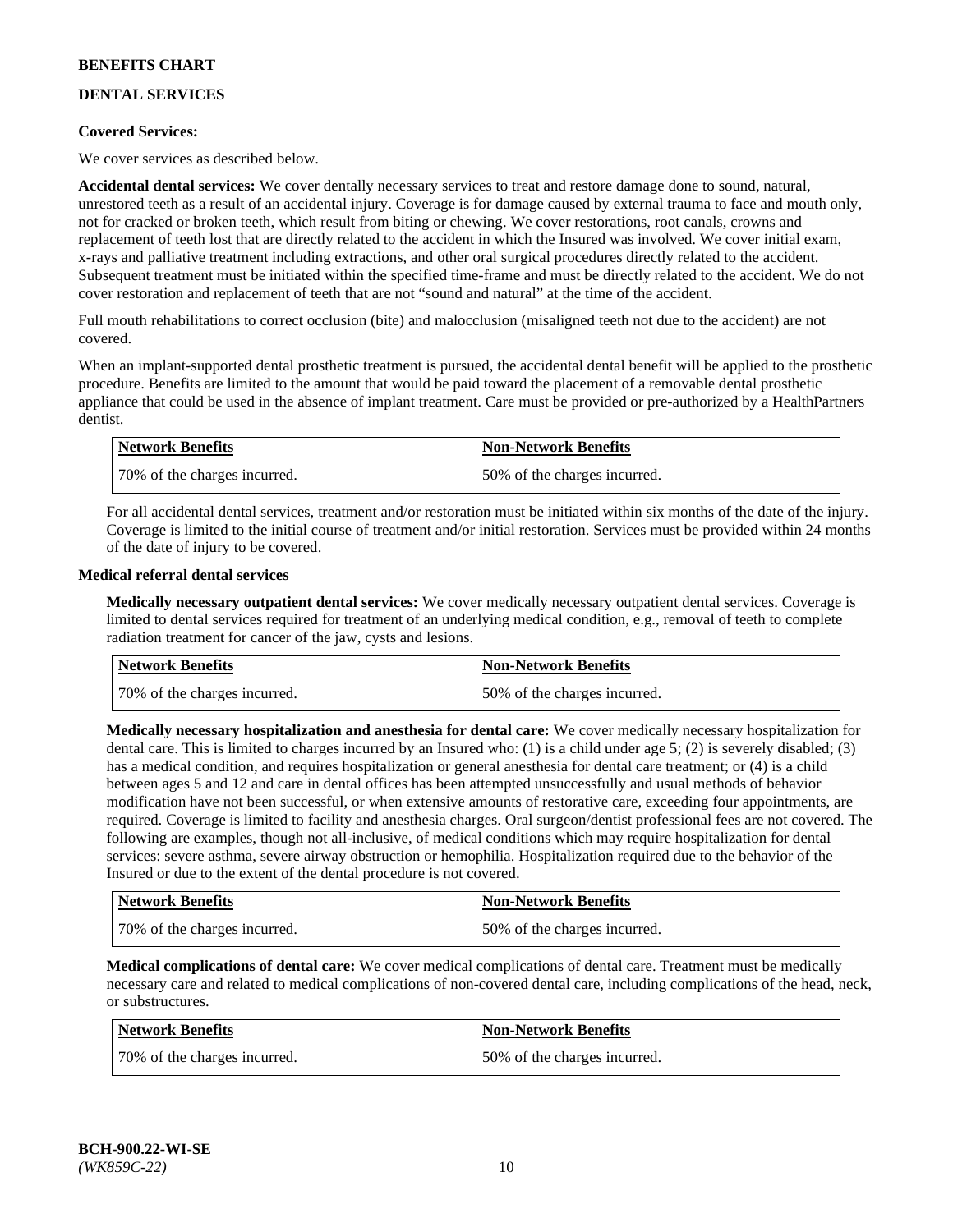**Oral surgery:** We cover oral surgery. Coverage is limited to treatment of medical conditions requiring oral surgery, such as treatment of oral neoplasm, non-dental cysts, fracture of the jaws, trauma of the mouth and jaws, and any other oral surgery procedures provided as medically necessary dental services.

| <b>Network Benefits</b>       | <b>Non-Network Benefits</b>  |
|-------------------------------|------------------------------|
| 170% of the charges incurred. | 50% of the charges incurred. |

**Treatment of cleft lip and cleft palate:** We cover treatment of cleft lip and cleft palate of a dependent child, including orthodontic treatment and oral surgery directly related to the cleft. Dental services which are not required for the treatment of cleft lip or cleft palate are not covered. If a dependent child covered under the Certificate and Benefits Chart is also covered under a dental plan which includes orthodontic services, that dental plan shall be considered primary for the necessary orthodontic services. Oral appliances are subject to the same copayment, conditions and limitations as durable medical equipment.

| <b>Network Benefits</b>                               | <b>Non-Network Benefits</b>                            |
|-------------------------------------------------------|--------------------------------------------------------|
| Coverage level is same as corresponding Network       | Coverage level is same as corresponding                |
| Benefits, depending on type of service provided, such | Non-Network Benefits, depending on type of service     |
| as Office Visits for Illness or Injury, Inpatient or  | provided, such as Office Visits for Illness or Injury, |
| <b>Outpatient Hospital Services.</b>                  | Inpatient or Outpatient Hospital Services.             |

**Treatment of temporomandibular disorder (TMD) and craniomandibular disorder (CMD):** We cover diagnostic procedures, surgical treatment and non-surgical treatment (including intraoral splint therapy devices) for temporomandibular disorder (TMD) and craniomandibular disorder (CMD), which is medically necessary care. Dental services which are not required to directly treat TMD or CMD are not covered.

| <b>Network Benefits</b>      | <b>Non-Network Benefits</b>  |
|------------------------------|------------------------------|
| 70% of the charges incurred. | 50% of the charges incurred. |

#### **Not Covered:**

- Dental treatment, procedures or services not listed in this Benefits Chart.
- Accident-related dental services if treatment is: (1) provided to teeth which are not sound and natural; (2) to teeth which have been restored; (3) initiated beyond six months from the date of the injury; (4) received beyond the initial treatment or restoration; or (5) received beyond 24 months from the date of injury.
- Oral surgery to remove wisdom teeth.
- Orthognathic treatment or procedures and all related services.
- See "Services Not Covered" in the Certificate.

## **DIABETES AND HYPERTENSION DISEASE MANAGEMENT PROGRAM**

## **Covered Services:**

If you meet criteria for coverage, you may qualify for the Diabetes and/or Hypertension Disease Management Program.

The program covers group health coaching which focuses on weight loss, exercise, behavior modification and health education through Omada Health.

| <b>Network Benefits</b>                                     | <b>Non-Network Benefits</b> |
|-------------------------------------------------------------|-----------------------------|
| 100% of the charges incurred.<br>Deductible does not apply. | Not applicable.             |

## **Not Covered:**

See "Services Not Covered" in the Certificate.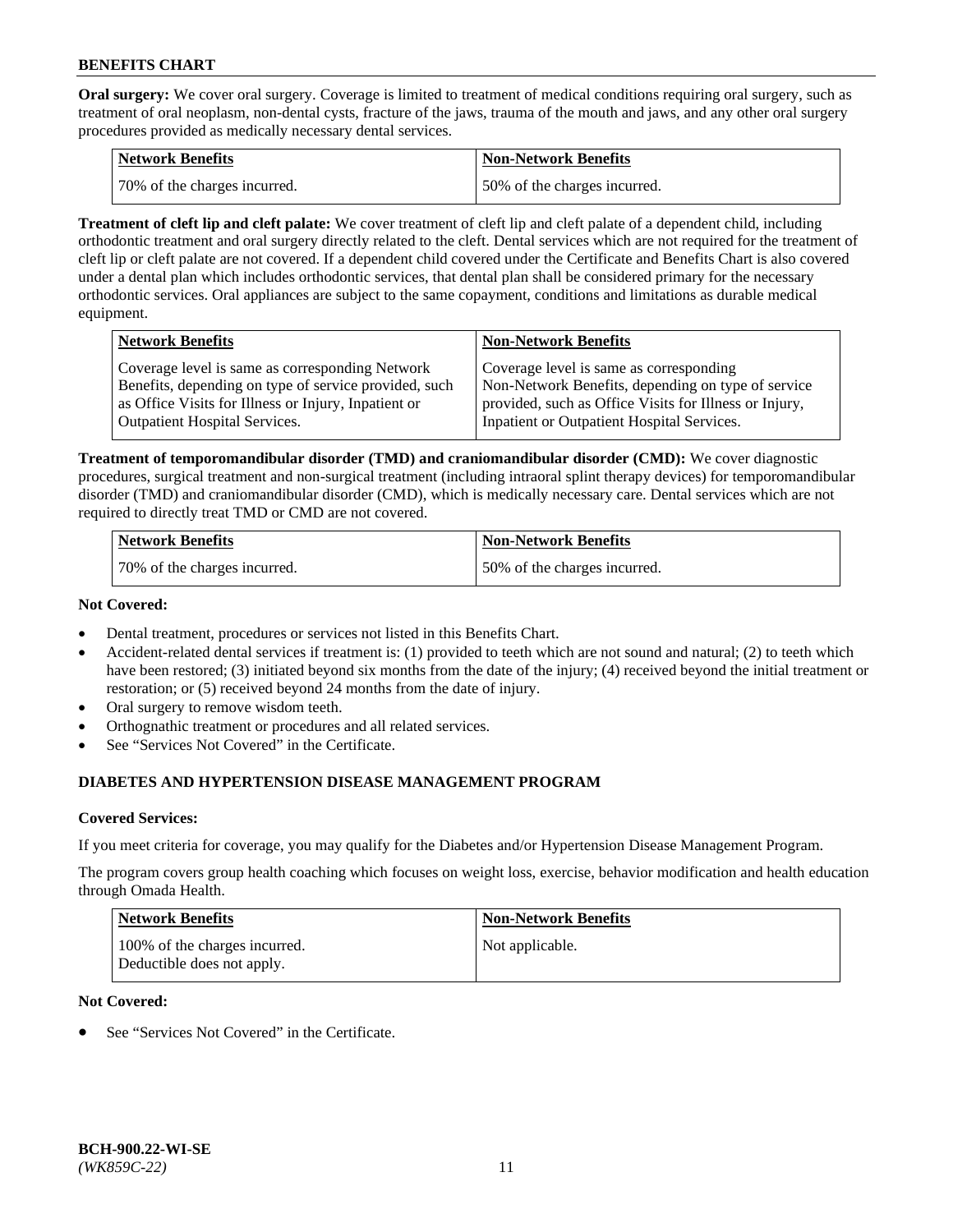## **DIABETIC EQUIPMENT AND SUPPLIES**

#### **Covered Services:**

We cover physician prescribed medically appropriate and necessary drugs and supplies used in the management and treatment of diabetes for Insureds with gestational, Type I or Type II diabetes including durable diabetic equipment and disposable supplies, as described below.

Certain items are only covered if your condition meets our coverage criteria and obtained through an authorized vendor. For more information on what we cover and any prior authorization requirements, call Member Services or log on to your "*my*HealthPartners" account at [healthpartners.com.](http://www.healthpartners.com/)

Insulin and medications for diabetes are covered as outpatient drugs under the "Prescription Drug Services" section.

**Pumps and pump supplies.** These include diabetic insulin pumps, diabetic infusion pumps and infusion pump supplies such as infusion sets, tubing, connectors and syringe reservoirs.

| <b>Network Benefits</b>                                                                     | <b>Non-Network Benefits</b>  |
|---------------------------------------------------------------------------------------------|------------------------------|
| Pumps received at a pharmacy:<br>70% of the charges incurred.<br>Deductible does not apply. | 50% of the charges incurred. |
| Pumps received from a non-pharmacy<br>approved vendor:<br>70% of the charges incurred.      |                              |

#### **All other durable equipment and diabetic supplies**

Durable Diabetic Equipment and Supplies. These include continuous glucose monitoring system (CGMS), transmitter, sensors and receivers, diabetic blood glucose monitors and control/calibrating solutions (for checking accuracy or testing equipment and test strips).

Disposable Diabetic Supplies. These are one-time use supplies, including syringes, lancets, lancet devices, blood and urine ketone test strips, and needles.

Certain diabetic supplies and equipment must be purchased at a pharmacy.

| <b>Network Benefits</b>                                                                                              | <b>Non-Network Benefits</b>  |
|----------------------------------------------------------------------------------------------------------------------|------------------------------|
| If received through a pharmacy:<br>70% of the charges incurred.<br>Deductible does not apply.                        | 50% of the charges incurred. |
| If received through a non-pharmacy provider:<br>70% of the charges incurred if purchased from an<br>approved vendor. |                              |

#### **Limitations:**

- No more than a 93-day supply of diabetic supplies are covered and dispensed at a time.
- We require that certain diabetic supplies and equipment be purchased at a pharmacy.
- Diabetic supplies and equipment are limited to certain models and brands.
- Durable medical equipment and supplies must be obtained from or repaired by approved vendors.
- Covered services and supplies are based on established medical policies which are subject to periodic review and modification by the medical directors. Our coverage policy for diabetic supplies includes information on our required models and brands. These medical policies (medical coverage criteria) are available by calling Member Services, or logging on to your "myHealthPartners" account at [healthpartners.com.](http://www.healthpartners.com/)

#### **Not Covered:**

- Replacement or repair of any covered items, if the items are (i) damaged or destroyed by misuse, abuse or carelessness, (ii) lost; or (iii) stolen.
- Duplicate or similar items.
- Labor and related charges for repair of any covered items which are more than the cost of replacement by an approved vendor.

**BCH-900.22-WI-SE**  *(WK859C-22)* 12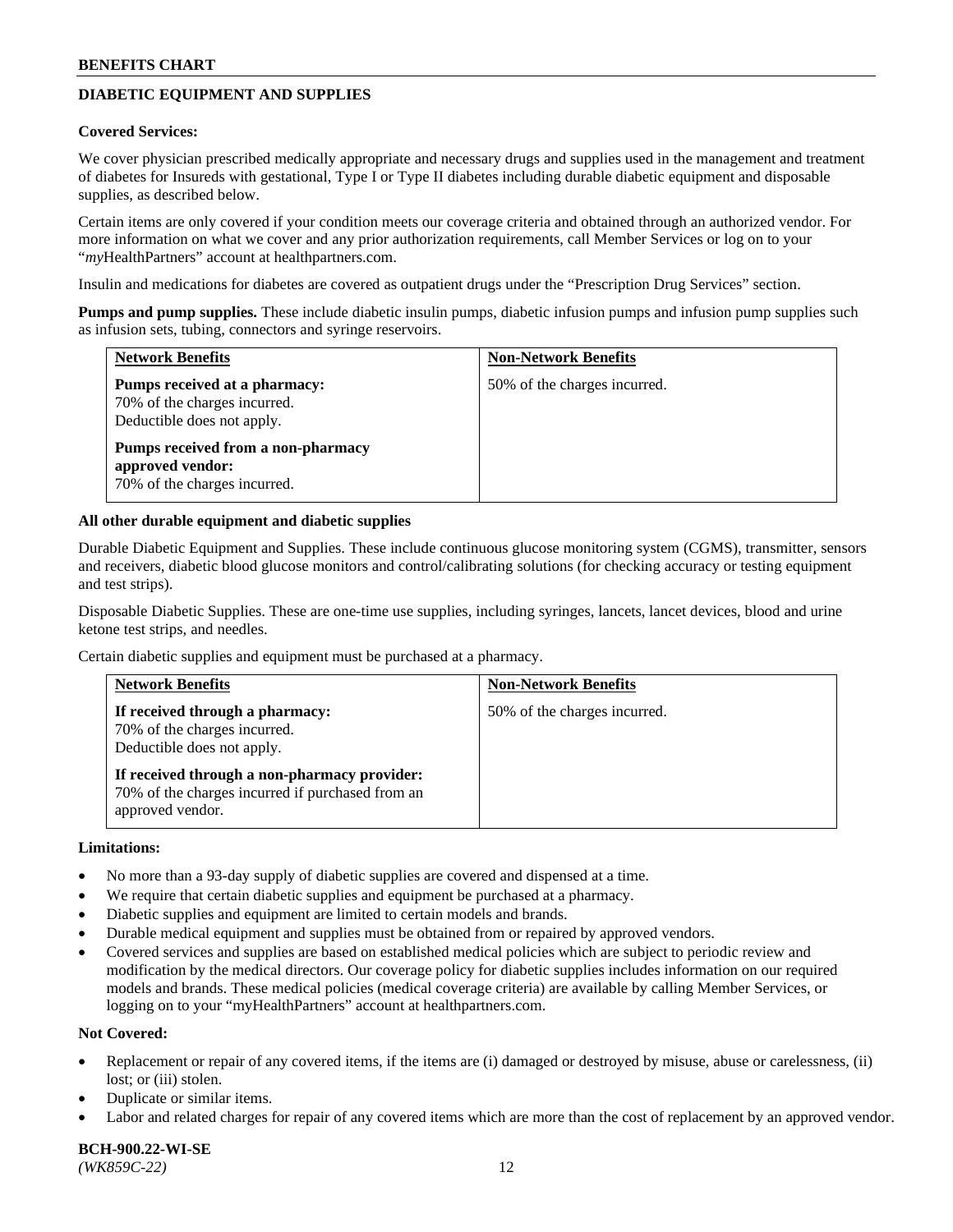- Batteries for monitors and equipment.
- Sales tax, mailing, delivery charges, service call charges.
- See "Services Not Covered" in the Certificate.

## **DIAGNOSTIC IMAGING SERVICES**

#### **Covered Services:**

We cover diagnostic imaging, when ordered by a provider and provided in a clinic or outpatient hospital facility.

For Network Benefits, non-emergent, scheduled outpatient Magnetic Resonance Imaging (MRI) and Computed Tomography (CT) must be provided at a designated facility. Your physician or facility will obtain or verify prior authorization for these services, as needed.

We cover services provided in a clinic or outpatient hospital facility. To see the benefit level for inpatient hospital or skilled nursing facility services, see benefits under "Inpatient Hospital and Skilled Nursing Facility Services".

#### **Outpatient magnetic resonance imaging (MRI) and computed tomography (CT)**

| <b>Network Benefits</b>      | <b>Non-Network Benefits</b>  |
|------------------------------|------------------------------|
| 70% of the charges incurred. | 50% of the charges incurred. |

#### **All other outpatient diagnostic imaging services**

#### **Services for illness or injury**

| Network Benefits             | <b>Non-Network Benefits</b>  |
|------------------------------|------------------------------|
| 70% of the charges incurred. | 50% of the charges incurred. |

#### **Preventive services (MRI/CT procedures are not considered preventive)**

Diagnostic imaging services associated with preventive services are covered at the benefit level shown in the "Preventive Services" section of this Benefits Chart.

#### **Not Covered:**

See "Services Not Covered" in the Certificate.

## **DURABLE MEDICAL EQUIPMENT, PROSTHETICS, ORTHOTICS AND SUPPLIES**

#### **Covered Services:**

We cover equipment and services, as described below.

We cover durable medical equipment and services, prosthetics, orthotics and supplies, subject to the limitations below, including certain disposable supplies and enteral feedings.

We cover external hearing aids, cochlear implants, and related treatment prescribed by a physician or by a licensed audiologist for Insureds under 18 years of age who have hearing loss.

We also cover basic hearing aids for Insureds age 18 or older for the correction of a hearing impairment.

Osseointegrated or bone-anchored hearing aids are only covered for Insureds who have hearing loss that is not correctable by any other procedure.

Hearing aids are limited to one basic, standard hearing aid for each ear every three years.

A basic hearing aid is defined as a hearing device that consists of a microphone, amplifier, volume control, battery and receiver, which is up to date using the latest technology. It does not include upgrades above and beyond the functionality of a basic hearing aid, including, but not limited to, hearing improvements for group settings, background noise, Bluetooth/remote control functionality, or extended warranties. Charges for upgrades above the cost of a basic, standard hearing aid are not covered.

Diabetic equipment and supplies are covered under the "Diabetic Equipment and Supplies" section.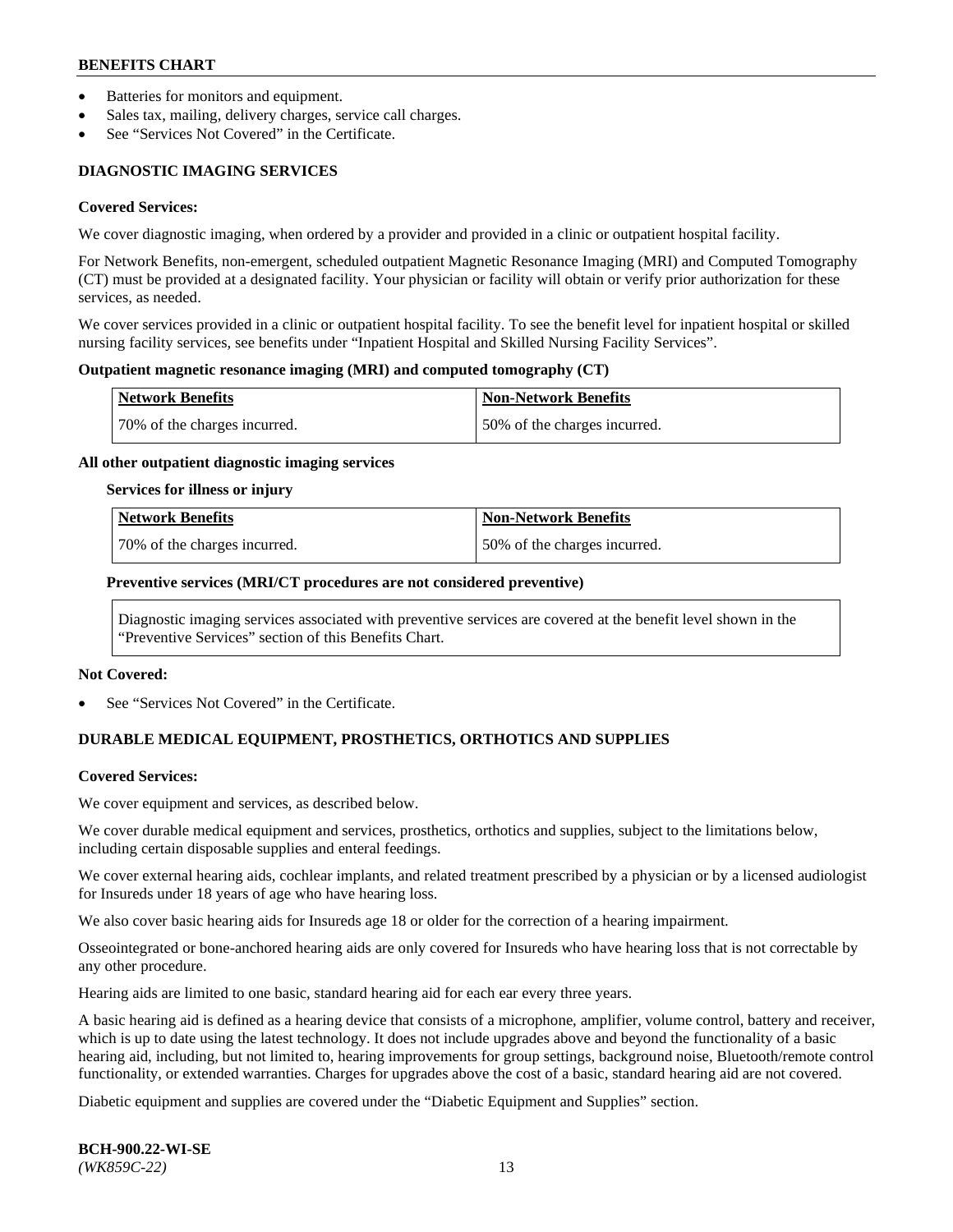#### **Special dietary treatment for phenylketonuria (PKU) if it meets our medical coverage criteria**

| Network Benefits                                           | <b>Non-Network Benefits</b>  |
|------------------------------------------------------------|------------------------------|
| 70% of the charges incurred.<br>Deductible does not apply. | 50% of the charges incurred. |

## **Oral amino acid based elemental formula if it meets our medical coverage criteria**

| Network Benefits             | <b>Non-Network Benefits</b>  |
|------------------------------|------------------------------|
| 70% of the charges incurred. | 50% of the charges incurred. |

#### **All other durable medical equipment, prosthetics, orthotics and supplies**

| <b>Network Benefits</b>      | <b>Non-Network Benefits</b>  |
|------------------------------|------------------------------|
| 70% of the charges incurred. | 50% of the charges incurred. |

#### **Limitations:**

Coverage of durable medical equipment is limited by the following:

- Payment will not exceed the cost of an alternate piece of equipment or service that is effective and medically necessary.
- For prosthetic benefits, other than oral appliances for cleft lip and cleft palate, payment will not exceed the cost of an alternate piece of equipment or service that is effective, medically necessary and enables Insureds to conduct standard activities of daily living.
- We reserve the right to determine if an item will be approved for rental vs. purchase.
- Durable medical equipment and supplies must be obtained from or repaired by approved vendors.
- Covered services and supplies are based on established medical policies which are subject to periodic review and modification by the medical or dental directors. Our medical policy for diabetic supplies includes information on our required models and brands. These medical policies (medical coverage criteria) are available by calling Member Services, or logging on to your "*my*HealthPartners" account a[t healthpartners.com.](http://www.healthpartners.com/)

## **Not Covered:**

Items which are not eligible for coverage include, but are not limited to:

- Replacement or repair of any covered items, if the items are (i) damaged or destroyed by misuse, abuse or carelessness, (ii) lost; or (iii) stolen.
- Duplicate or similar items.
- Labor and related charges for repair of any covered items which are more than the cost of replacement by an approved vendor.
- Sales tax, mailing, delivery charges, service call charges.
- Items which are primarily educational in nature or for hygiene, vocation, comfort, convenience or recreation.
- Communication aids or devices: equipment to create, replace or augment communication abilities including, but not limited to, speech processors, receivers, communication boards, or computer or electronic assisted communication.
- Implantable and osseointegrated or bone-anchored hearing aids and their fitting, except as specifically described in this Benefits Chart. This exclusion does not apply to cochlear implants.
- Eyeglasses, contact lenses and their fitting, measurement and adjustment, except as specifically described in this Benefits Chart.
- Hair prostheses (wigs).
- Household equipment which primarily has customary uses other than medical, such as, but not limited to, exercise cycles, air purifiers, central or unit air conditioners, water purifiers, non-allergenic pillows, mattresses or waterbeds.
- Household fixtures including, but not limited to, escalators or elevators, ramps, swimming pools and saunas.
- Modifications to the structure of the home including, but not limited to, wiring, plumbing or charges for installation of equipment.
- Vehicle, car or van modifications including, but not limited to, hand brakes, hydraulic lifts and car carrier.
- Rental equipment while owned equipment is being repaired by non-contracted vendors, beyond one month rental of medically necessary equipment.
- Other equipment and supplies, including but not limited to assistive devices, that we determine are not eligible for coverage.
- See "Services Not Covered" in the Certificate.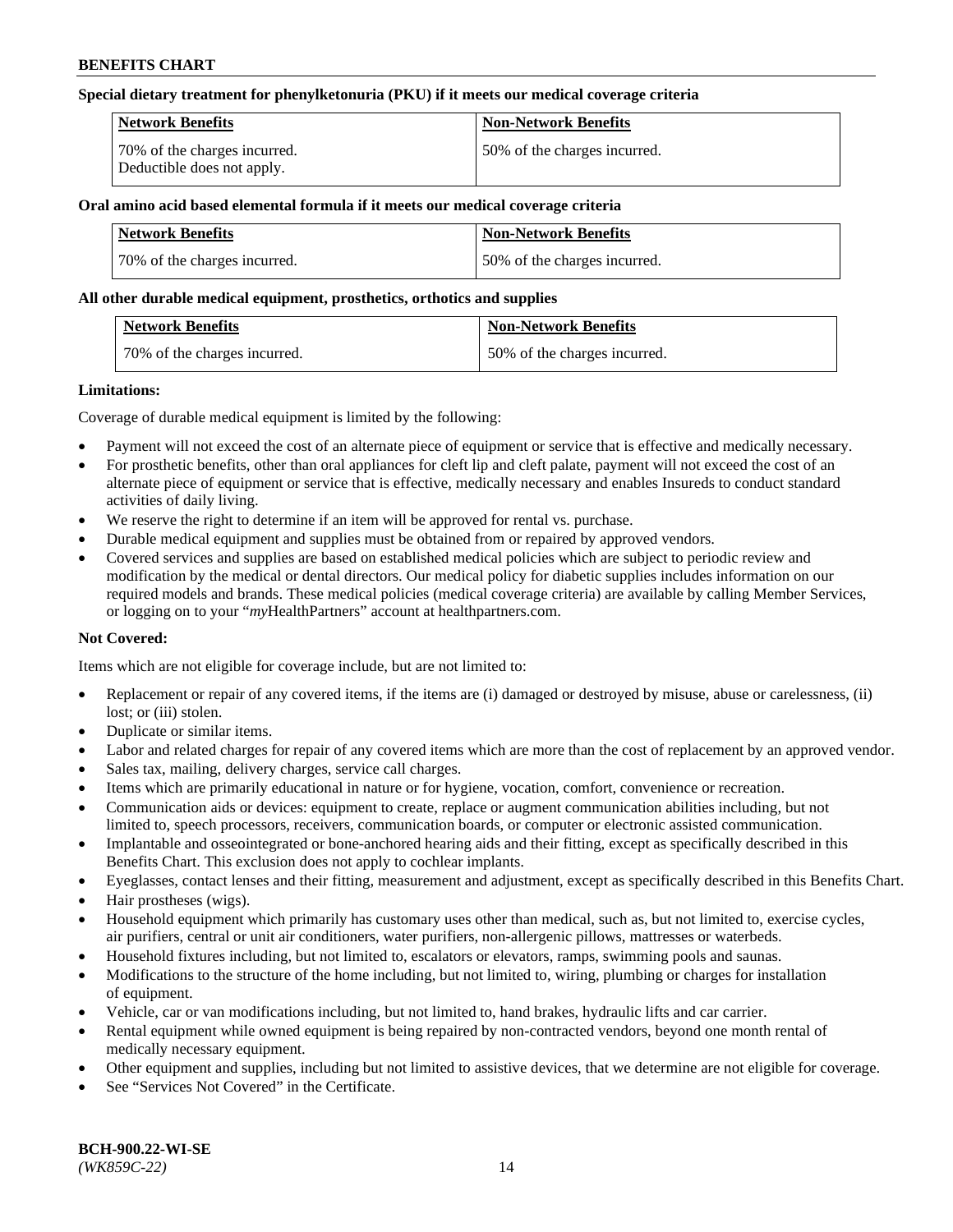## **EMERGENCY AND URGENTLY NEEDED CARE SERVICES**

#### **Covered Services:**

We cover services for emergency care and urgently needed care if the services are otherwise eligible for coverage under the Certificate.

**Urgently needed care.** These are services to treat an unforeseen illness or injury that:

- are required in order to prevent a serious deterioration in your health; and
- cannot be delayed until the next available clinic or office hours.

| <b>Network Benefits</b>                                                                                                                                                                                                                                                                   | <b>Non-Network Benefits</b> |
|-------------------------------------------------------------------------------------------------------------------------------------------------------------------------------------------------------------------------------------------------------------------------------------------|-----------------------------|
| 70% of the charges incurred.                                                                                                                                                                                                                                                              | See Network Benefits.       |
| <b>First three visits</b>                                                                                                                                                                                                                                                                 |                             |
| The first three mental health and substance use disorder<br>treatment visits, urgent care visits, office visits,<br>convenience clinic visits, telephone visits and E-visits<br>(other than Virtuwell) combined in a calendar year are<br>covered at 100%, not subject to the deductible. |                             |
| Physician services are included; however, charges for<br>day treatment services, group visits, office procedures,<br>laboratory, radiology and other ancillary services are<br>not included and will be subject to the deductible and<br>coinsurance and/or copayment.                    |                             |

**Emergency care.** These are services to treat:

- the sudden, unexpected onset of illness or injury which, if left untreated or unattended until the next available clinic or office hours, would result in hospitalization; or
- a condition requiring professional health services immediately necessary to preserve life or stabilize health.

Emergency care includes emergency services as defined in Division BB, Title I, Section 102 of the Consolidated Appropriations Act of 2021.

When reviewing claims for coverage of emergency services, our medical director will take into consideration a reasonable layperson's belief that the circumstances required immediate medical care that could not wait until the next working day or next available clinic appointment.

#### **Emergency care in a hospital emergency room, including professional services of a physician**

| <b>Network Benefits</b>      | <b>Non-Network Benefits</b> |
|------------------------------|-----------------------------|
| 70% of the charges incurred. | See Network Benefits.       |

#### **Inpatient emergency care in a hospital**

| <b>Network Benefits</b>      | Non-Network Benefits  |
|------------------------------|-----------------------|
| 70% of the charges incurred. | See Network Benefits. |

#### **Not Covered:**

See "Services Not Covered" in the Certificate.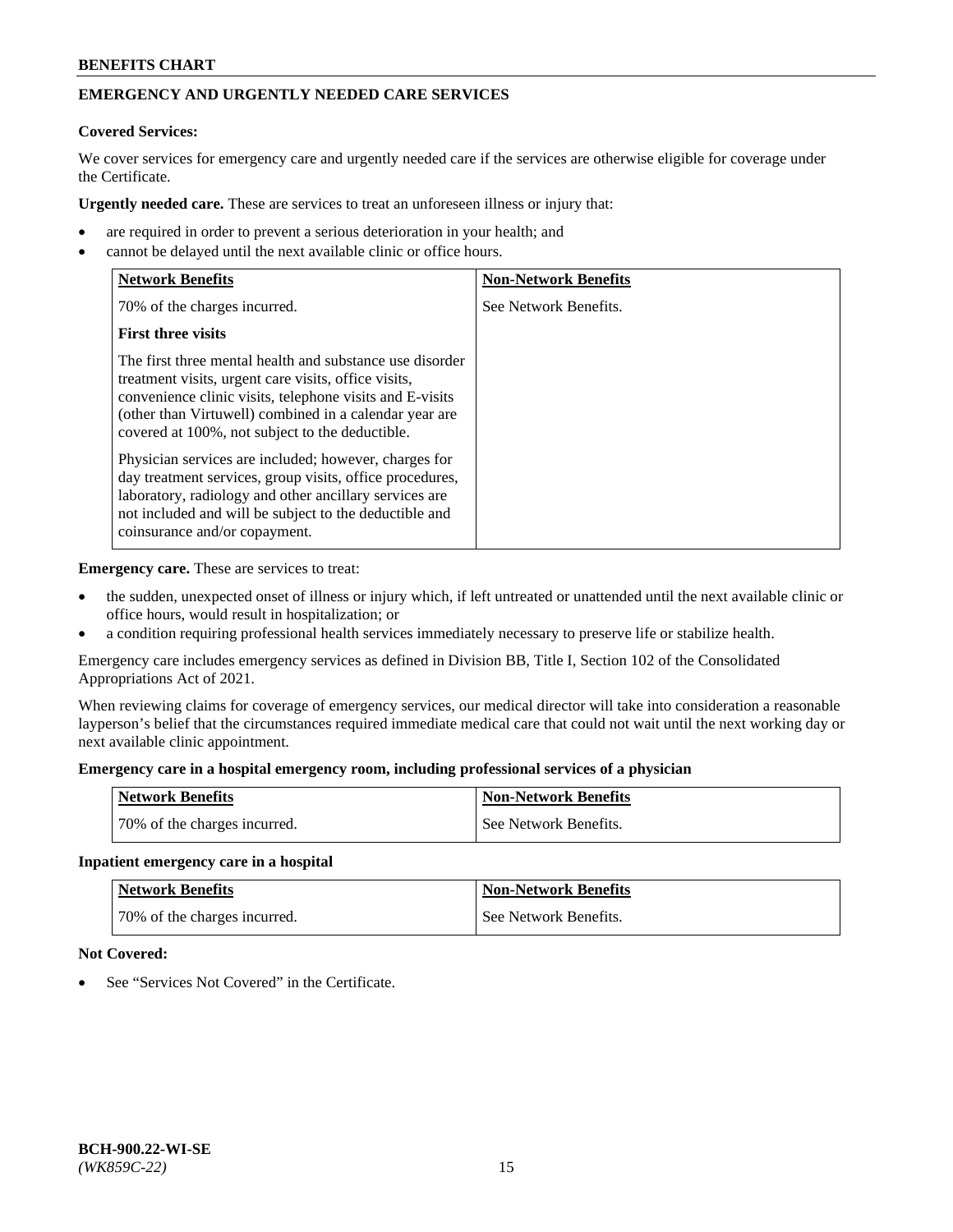## **GENE THERAPY**

## **Covered Services:**

We cover gene therapy treatment if it meets our medical coverage criteria.

| <b>Network Benefits</b>                                                                                                                                                                                 | <b>Non-Network Benefits</b> |
|---------------------------------------------------------------------------------------------------------------------------------------------------------------------------------------------------------|-----------------------------|
| Coverage level is same as corresponding Network<br>Benefits, depending on type of service provided such as<br>Office Visits for Illness or Injury, Inpatient or<br><b>Outpatient Hospital Services.</b> | No coverage.                |

## **Limitations:**

- Gene therapy must be provided by a designated provider.
- Specific types of gene therapy are limited to therapies and conditions specified in our medical coverage criteria.

## **Not Covered:**

See "Services Not Covered" in the Certificate.

## **HEALTH EDUCATION**

## **Covered Services:**

We cover education for preventive services and education for the management of chronic health problems (such as diabetes).

| <b>Network Benefits</b>                                     | <b>Non-Network Benefits</b>   |
|-------------------------------------------------------------|-------------------------------|
| 100% of the charges incurred.<br>Deductible does not apply. | 150% of the charges incurred. |

#### **Not Covered:**

See "Services Not Covered" in the Certificate.

## **HOME-BASED COMPREHENSIVE HEALTH RISK ASSESSMENT**

## **Covered Services:**

If you meet our criteria for coverage, you may qualify for our home-based comprehensive health risk assessment program. The program covers a health assessment with a designated nurse practitioner.

| <b>Network Benefits</b>                                     | <b>Non-Network Benefits</b> |
|-------------------------------------------------------------|-----------------------------|
| 100% of the charges incurred.<br>Deductible does not apply. | No coverage.                |

## **Not Covered:**

See "Services Not Covered" in the Certificate.

## **HOME HEALTH SERVICES**

## **Covered Services:**

We cover skilled nursing services, physical therapy, occupational therapy, speech therapy, respiratory therapy and other therapeutic services, non-routine prenatal and postnatal services, routine postnatal well child visits as described in our medical coverage criteria, phototherapy services for newborns, home health aide services and other eligible home health services when provided in your home, if you are homebound (i.e., unable to leave home without considerable effort due to a medical condition). Lack of transportation does not constitute homebound status. For phototherapy services for newborns and high risk prenatal services, supplies and equipment are included.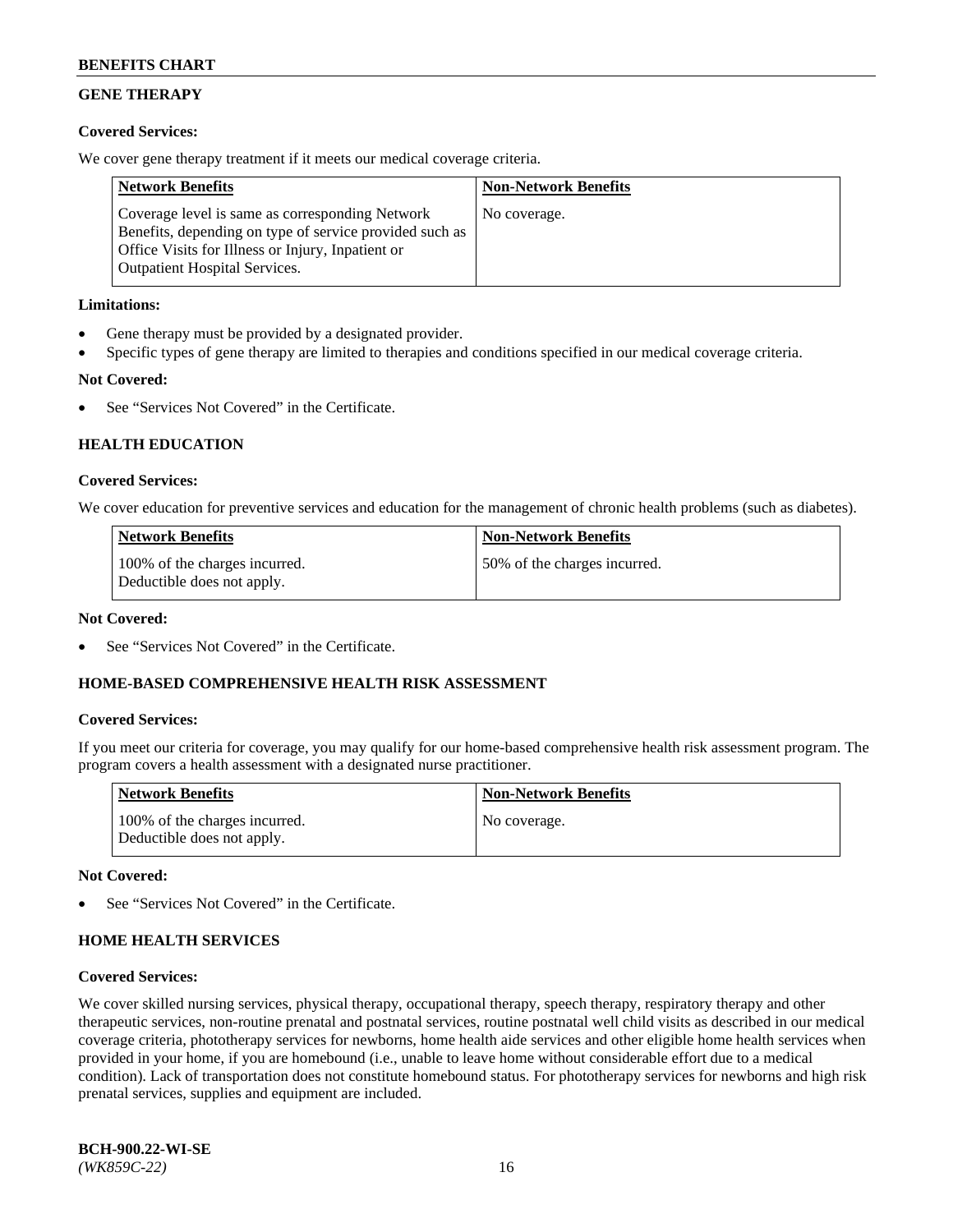We cover total parenteral nutrition/intravenous ("TPN/IV") therapy, equipment, supplies and drugs in connection with IV therapy. IV line care kits are covered under Durable Medical Equipment.

We cover palliative care benefits. Palliative care includes symptom management, education and establishing goals of care. We waive the requirement that you be homebound for a limited number of home visits for palliative care (as shown in this Benefits Chart), if you have a life-threatening, non-curable condition which has a prognosis of survival of two years or less. Additional palliative care visits are eligible under the home health services benefit if you are homebound and meet all other requirements defined in this section.

You do not need to be homebound to receive total parenteral nutrition/intravenous ("TPN/IV") therapy.

Home health services are eligible and covered only when:

- medically necessary; and
- provided as rehabilitative care, terminal care or maternity care; and
- ordered by a physician, and included in the written home care plan.

#### **Physical therapy, occupational therapy, speech therapy, respiratory therapy, home health aide services and palliative care**

| <b>Network Benefits</b>      | <b>Non-Network Benefits</b>  |
|------------------------------|------------------------------|
| 70% of the charges incurred. | 50% of the charges incurred. |

## **TPN/IV therapy, skilled nursing services, non-routine prenatal/postnatal services, and phototherapy**

| <b>Network Benefits</b>      | Non-Network Benefits         |
|------------------------------|------------------------------|
| 70% of the charges incurred. | 50% of the charges incurred. |

Each 24-hour visit (or shifts up to 24-hour visits) equals one visit and counts toward the Maximum visits for all other services shown below. Any visit that lasts less than 24 hours regardless of the length of the visit, will count as one visit toward the Maximum visits for all other services shown below. All visits must be medically necessary and benefit eligible.

#### **Routine postnatal well child visit**

| <b>Network Benefits</b>                                     | <b>Non-Network Benefits</b>  |
|-------------------------------------------------------------|------------------------------|
| 100% of the charges incurred.<br>Deductible does not apply. | 50% of the charges incurred. |

## **Maximum visits for palliative care**

If you are eligible to receive palliative care in the home and you are not homebound, there is a maximum of 12 visits per calendar year.

#### **Maximum visits for all services other than palliative care**

| <b>Network Benefits</b>      | <b>Non-Network Benefits</b>  |
|------------------------------|------------------------------|
| 60 visits per calendar year. | 30 visits per calendar year. |

Each visit provided under the Network Benefits and Non-Network Benefits counts toward the maximums shown under both Maximum visits sections. The routine postnatal well child visits do not count toward the visit limit.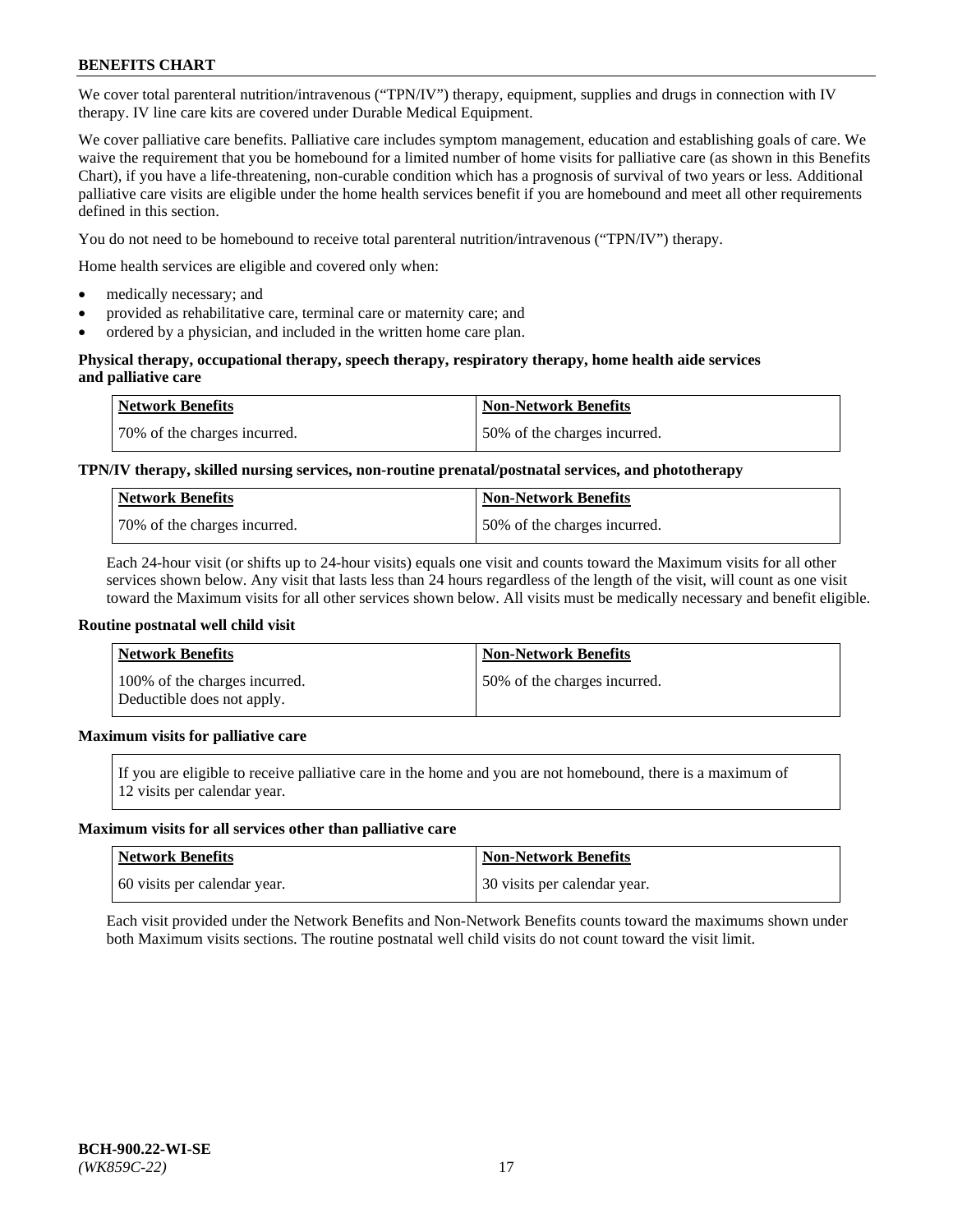#### **Limitations:**

- Home health services are not provided as a substitute for a primary caregiver in the home or as relief (respite) for a primary caregiver in the home. We will not reimburse family members or residents in your home for the above services.
- A service shall not be considered a skilled nursing service merely because it is performed by, or under the direct supervision of, a licensed nurse. Where a service (such as tracheotomy suctioning or ventilator monitoring) or like services, can be safely and effectively performed by a non-medical person (or self-administered), without the direct supervision of a licensed nurse, the service shall not be regarded as a skilled nursing service, whether or not a skilled nurse actually provides the service. The unavailability of a competent person to provide a non-skilled service shall not make it a skilled service when a skilled nurse provides it. Only the skilled nursing component of so-called "blended" services (i.e. services which include skilled and non-skilled components) are covered under this Benefits Chart.

## **Not Covered:**

- Financial or legal counseling services.
- Housekeeping or meal services in your home.
- Private duty nursing services.
- Services provided by a family member or enrollee, or a resident in the enrollee's home.
- Vocational rehabilitation and recreational or educational therapy. Recreation therapy is therapy provided solely for the purpose of recreation, including, but not limited to: (a) requests for physical therapy or occupational therapy to improve athletic ability, and (b) braces or guards to prevent sports injuries.
- See "Services Not Covered" in the Certificate.

## **HOME HOSPICE SERVICES**

## **Applicable Definitions:**

**Part-time.** This is up to two hours of service per day, more than two hours is considered continuous care.

**Continuous Care.** This is from two to twelve hours of service per day provided by a registered nurse, licensed practical nurse, or home health aide, during a period of crisis in order to maintain a terminally ill patient at home.

**Appropriate Facility.** This is a nursing home, hospice residence, or other inpatient facility.

**Custodial Care Related to Hospice Services.** This means providing assistance in the activities of daily living and the care needed by a terminally ill patient which can be provided by primary caregiver (i.e., family member or friend) who is responsible for the patient's home care.

## **Covered Services:**

**Home hospice program.** We cover the services described below if you are terminally ill and accepted as a home hospice program participant. You must meet the eligibility requirements of the program, and elect to receive services through the home hospice program. The services will be provided in your home, with inpatient care available when medically necessary as described below. If you elect to receive hospice services, you do so in lieu of curative treatment for your terminal illness for the period you are enrolled in the home hospice program.

**Eligibility:** In order to be eligible to be enrolled in the home hospice program, you must: (1) be a terminally ill patient (prognosis of six months or less); (2) have chosen a palliative treatment focus (i.e., emphasizing comfort and supportive services rather than treatment attempting to cure the disease or condition); and (3) continue to meet the terminally ill prognosis as reviewed by our medical director or his or her designee over the course of care. You may withdraw from the home hospice program at any time.

**Eligible services:** Hospice services include the following services provided in accordance with an approved hospice treatment plan.

- Home health services:
	- o Part-time care provided in your home by an interdisciplinary hospice team (which may include a physician, nurse, social worker, and spiritual counselor) and medically necessary home health services are covered.
	- o One or more periods of continuous care in your home or in a setting which provides day care for pain or symptom management, when medically necessary, will be covered.
- Inpatient services: We cover medically necessary inpatient services.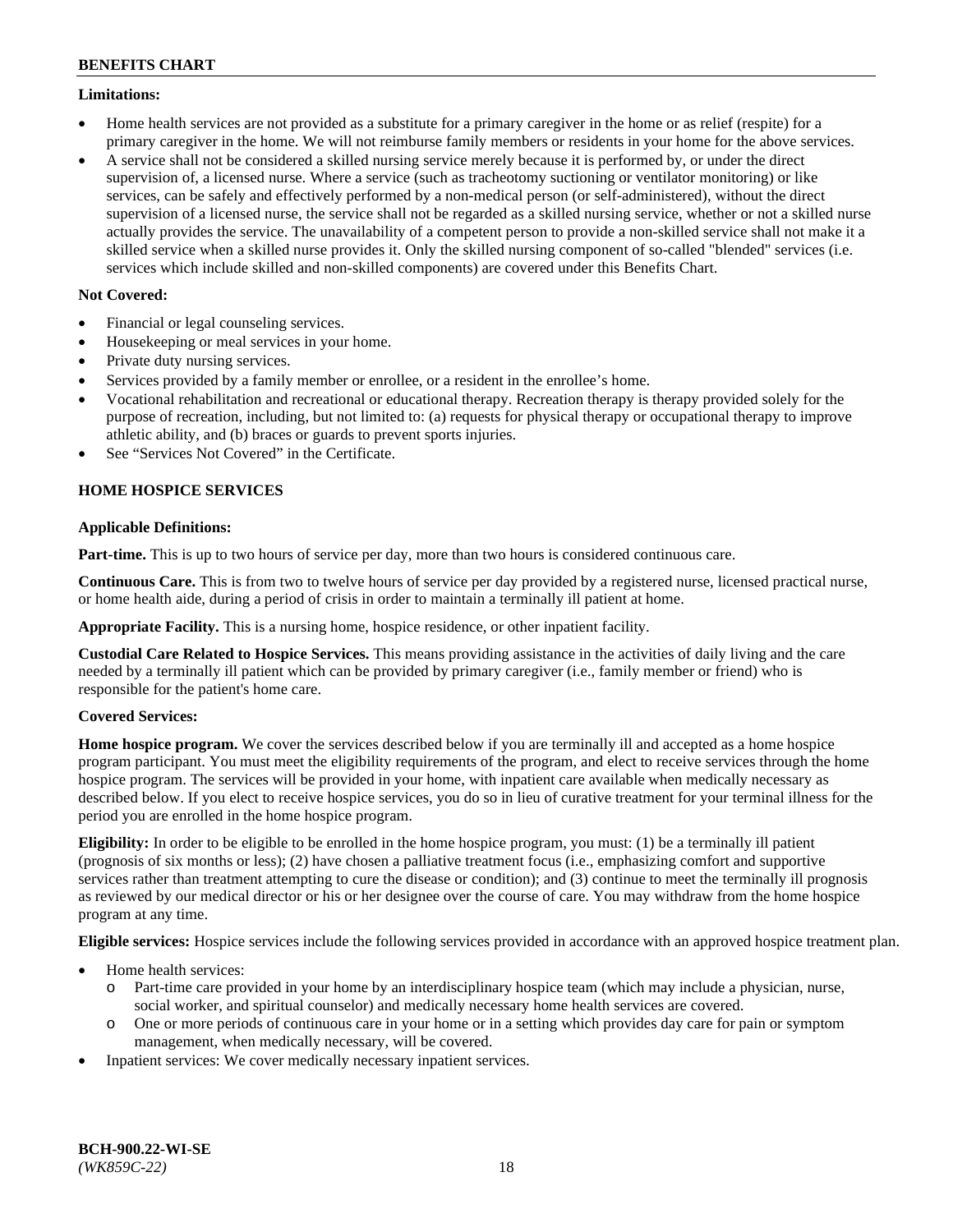- Other services:
	- o Respite care is covered for care in your home or in an appropriate facility, to give your primary caregivers (i.e., family members or friends) rest and/or relief when necessary in order to maintain a terminally ill patient at home.
	- o Medically necessary medications for pain and symptom management.
	- o Semi-electric hospital beds and other durable medical equipment are covered.
	- Emergency and non-emergency care is covered.

| Network Benefits             | Non-Network Benefits         |
|------------------------------|------------------------------|
| 70% of the charges incurred. | 50% of the charges incurred. |

Respite care is limited to 5 days per episode, and respite care and continuous care combined are limited to 30 days.

## **Not Covered:**

- Financial or legal counseling services.
- Housekeeping or meal services in your home.
- Custodial or maintenance care related to hospice services, whether provided in the home or in a nursing home.
- Any service not specifically described as covered services under this home hospice services benefits.
- Any services provided by members of your family or residents in your home.
- See "Services Not Covered" in the Certificate.

## **HOSPITAL AND SKILLED NURSING FACILITY SERVICES**

#### **Covered Services:**

We cover services as described below.

## **Medical or surgical hospital services**

**Inpatient hospital services:** We cover the following medical or surgical services, for the treatment of acute illness or injury, which require the level of care only provided in an acute care facility. These services must be authorized by a physician.

Inpatient hospital services include: room and board; the use of operating or maternity delivery rooms; intensive care facilities; newborn nursery facilities; general nursing care, anesthesia, laboratory and diagnostic imaging services, radiation therapy, physical therapy, prescription drugs or other medications administered during treatment, blood and blood products (unless replaced), and blood derivatives, and other diagnostic or treatment related hospital services; physician and other professional medical and surgical services provided while in the hospital, including gender confirmation surgery that meets medical coverage criteria.

We cover, following a vaginal delivery, a minimum of 48 hours of inpatient care for the mother and newborn child. We cover, following a caesarean section delivery, a minimum of 96 hours of inpatient care for the mother and newborn child.

Group health plans and health insurance issuers generally may not, under Federal law, restrict benefits for any hospital length of stay in connection with childbirth for the mother of newborn child to less than 48 hours following a vaginal delivery, or less than 96 hours following a caesarean section. However, Federal law generally does not prohibit the mother's or newborn's attending provider, after consulting with the mother, from discharging the mother or her newborn earlier than 48 hours (or 96 hours as applicable). In any case plans and issuers may not, under Federal law, require that a provider obtain authorization from the plan or the insurance issuer for prescribing a length of stay not in excess of 48 hours (or 96 hours).

| Network Benefits             | Non-Network Benefits          |
|------------------------------|-------------------------------|
| 70% of the charges incurred. | 150% of the charges incurred. |

Each Insured's admission or confinement, including that of a newborn child, is separate and distinct from the admission or confinement of any other Insured.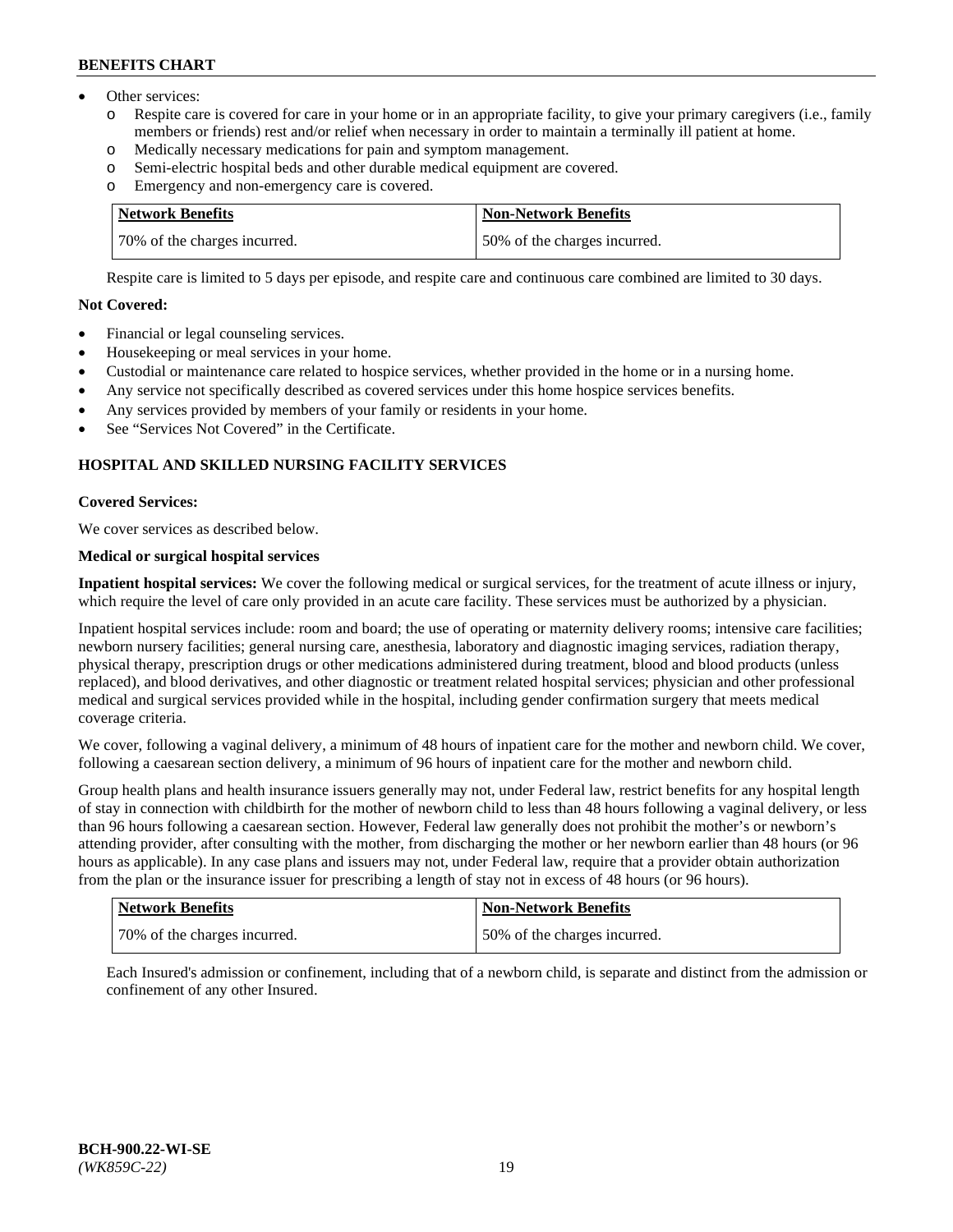**Outpatient hospital, ambulatory care or surgical facility services:** We cover the following medical and surgical services, for diagnosis or treatment of illness or injury on an outpatient basis. These services must be authorized by a physician.

Outpatient services include: use of operating rooms, maternity delivery rooms or other outpatient departments, rooms or facilities; and the following outpatient services: general nursing care, anesthesia, laboratory and diagnostic imaging services, radiation therapy, physical therapy, drugs administered during treatment, blood and blood products (unless replaced), and blood derivatives, and other diagnostic or treatment related outpatient services; physician and other professional medical and surgical services provided while an outpatient, including colonoscopies (starting at age 50, or under age 50 for people at high risk of colorectal cancer), and gender confirmation surgery that meets medical coverage criteria.

For Network Benefits, non-emergent, scheduled outpatient Magnetic Resonance Imaging (MRI) and Computed Tomography (CT) must be provided at a designated facility. Your physician or facility will obtain or verify prior authorization for these services, as needed.

To see the benefit level for diagnostic imaging services, laboratory services and physical therapy, see benefits under Diagnostic Imaging Services, Laboratory Services and Physical Therapy in this Benefits Chart.

| <b>Network Benefits</b>       | <b>Non-Network Benefits</b>  |
|-------------------------------|------------------------------|
| 170% of the charges incurred. | 50% of the charges incurred. |

#### **Skilled nursing facility care:**

We cover room and board, daily skilled nursing and related ancillary services for post-acute treatment and rehabilitative care of illness or injury that meets medical coverage criteria. Rehabilitation services are limited to services where significant measurable progress is expected to occur within a reasonable period of time.

| <b>Network Benefits</b> |                                              | <b>Non-Network Benefits</b>                  |
|-------------------------|----------------------------------------------|----------------------------------------------|
|                         | 70\% of the charges incurred.                | 50% of the charges incurred.                 |
|                         | Limited to a 30-day maximum per confinement. | Limited to a 30-day maximum per confinement. |

Each day of services provided under the Network Benefits and Non-Network Benefits, combined, applies toward the maximum shown above.

## **Not Covered:**

- Services for items for personal convenience, such as television rental, are not covered.
- See "Services Not Covered" in the Certificate.

## **INFERTILITY DIAGNOSIS**

#### **Covered Services:**

We cover the diagnosis of infertility. These services include diagnostic procedures and tests provided in connection with an infertility evaluation, office visits and consultations to diagnose infertility.

| Network Benefits             | <b>Non-Network Benefits</b>  |
|------------------------------|------------------------------|
| 70% of the charges incurred. | 50% of the charges incurred. |

Coverage is limited to office visits and consultations to diagnose infertility. Treatment is not covered.

#### **Not Covered:**

- Infertility/fertility treatment, including, but not limited to, office visits, laboratory services, diagnostic imaging services and fertility drugs; reversal of sterilization; and sperm, ova or embryo acquisition, retrieval or storage; however, we cover office visits and consultations to diagnose infertility.
- Services related to the establishment of surrogate pregnancy and fees for a surrogate. However, pregnancy and maternity services are covered for an Insured under this Benefits Chart, including a surrogate pregnancy.
- See "Services Not Covered" in the Certificate.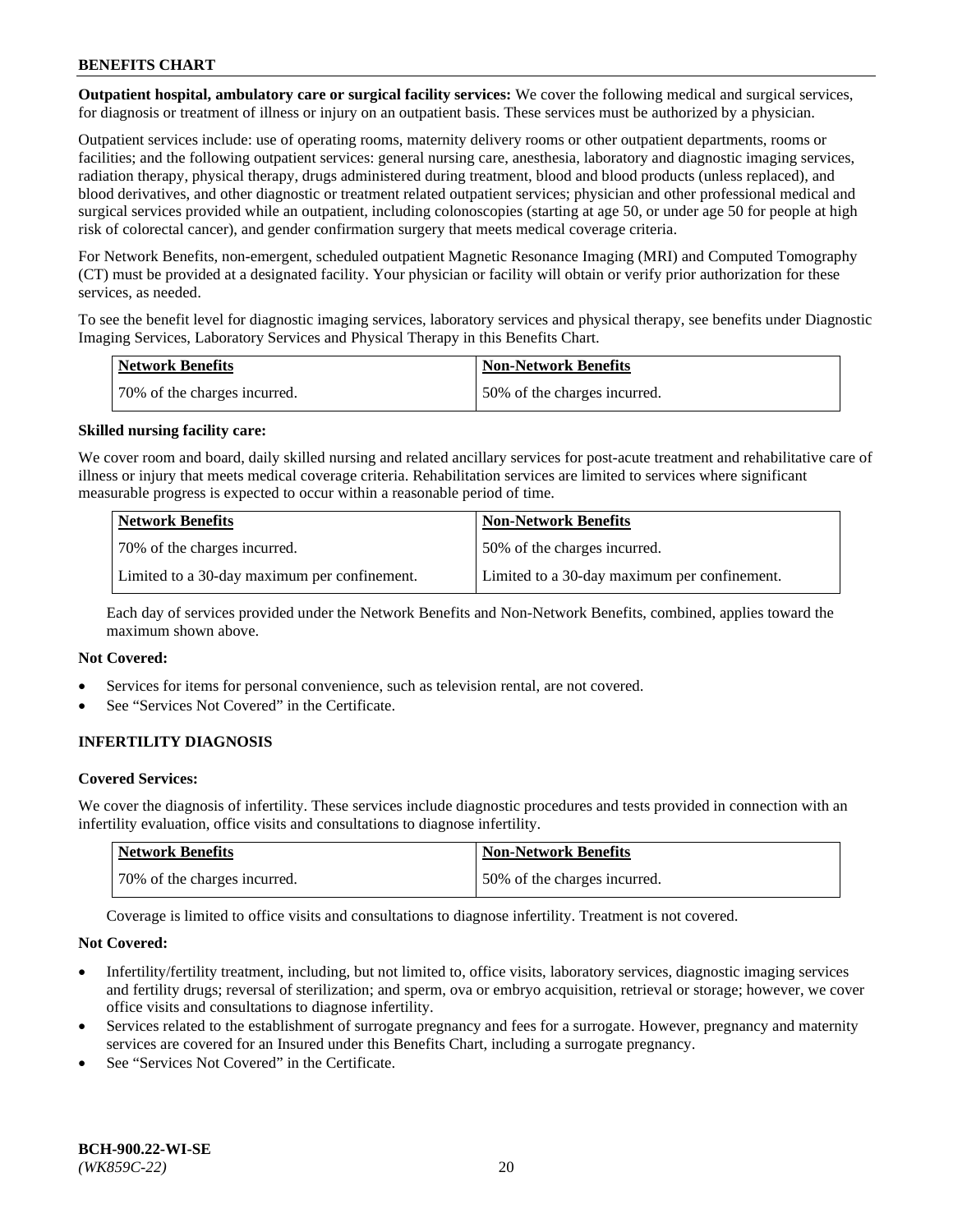# **LABORATORY SERVICES**

## **Covered Services:**

We cover laboratory tests when ordered by a provider and provided in a clinic or outpatient hospital facility. This includes blood tests to detect lead exposure in children between the ages of 6 months and 72 months.

To see the benefit level for inpatient hospital or skilled nursing facility services, see benefits under "Inpatient Hospital and Skilled Nursing Facility Services" in this Benefits Chart.

## **Prostate-specific antigen (PSA) testing**

| <b>Network Benefits</b>      | <b>Non-Network Benefits</b>  |
|------------------------------|------------------------------|
| 70% of the charges incurred. | 50% of the charges incurred. |

#### **All other laboratory services**

### **Services for illness or injury**

| Network Benefits             | <b>Non-Network Benefits</b>  |
|------------------------------|------------------------------|
| 70% of the charges incurred. | 50% of the charges incurred. |

## **Preventive services**

Laboratory services associated with preventive services are covered at the benefit level shown in the "Preventive Services" section of this Benefits Chart.

#### **Not Covered:**

See "Services Not Covered" in the Certificate.

## **MASTECTOMY RECONSTRUCTION BENEFIT**

## **Covered Services:**

We cover reconstruction of the breast on which the mastectomy has been performed; surgery and reconstruction of the other breast to produce symmetrical appearance, and prostheses and physical complications of all stages of mastectomy, including lymphedemas.

| <b>Network Benefits</b>                               | <b>Non-Network Benefits</b>                           |
|-------------------------------------------------------|-------------------------------------------------------|
| Coverage level is same as corresponding Network       | Coverage level is same as corresponding Non-Network   |
| Benefits, depending on type of service provided, such | Benefits, depending on type of service provided, such |
| as Office Visits for Illness or Injury, Inpatient or  | as Office Visits for Illness or Injury, Inpatient or  |
| <b>Outpatient Hospital Services.</b>                  | <b>Outpatient Hospital Services.</b>                  |

## **Not Covered:**

See "Services Not Covered" in the Certificate.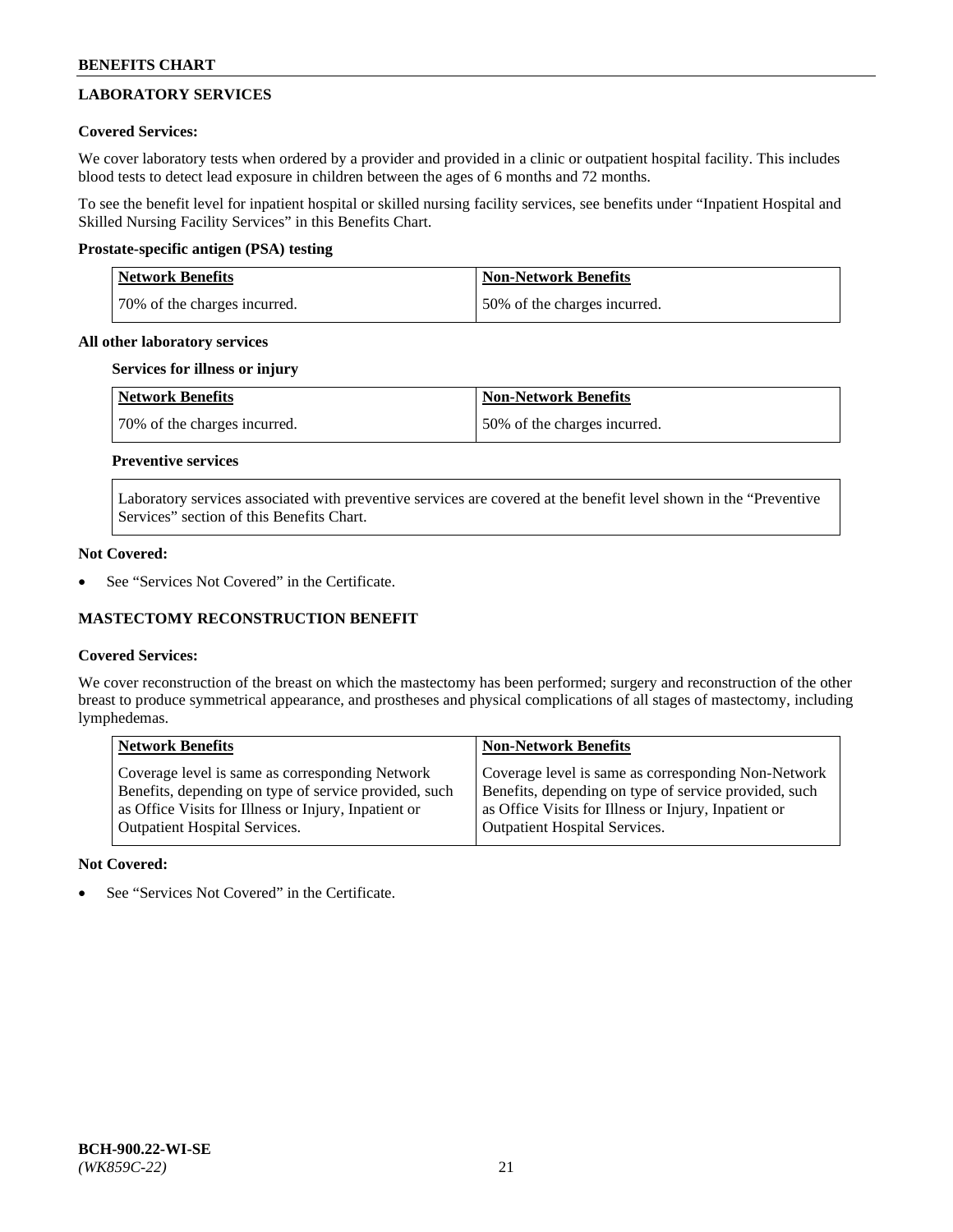## **MEDICATION THERAPY DISEASE MANAGEMENT PROGRAM**

#### **Covered Services:**

If you meet our criteria for coverage, you may qualify for our Medication Therapy Disease Management Program.

The program covers consultations with a designated Network pharmacist.

Covered services are based on established medical policies, which are subject to periodic review and modification by the medical directors. These medical policies (medical coverage criteria) are available by calling Member Services, or logging on to your "*my*HealthPartners" account at [healthpartners.com.](http://www.healthpartners.com/)

| <b>Network Benefits</b>                                     | <b>Non-Network Benefits</b> |
|-------------------------------------------------------------|-----------------------------|
| 100% of the charges incurred.<br>Deductible does not apply. | No coverage.                |

#### **Not Covered:**

See "Services Not Covered" in the Certificate.

## **OFFICE VISITS FOR ILLNESS OR INJURY**

#### **Covered Services:**

We cover the following when medically necessary: professional medical and surgical services and related supplies, including biofeedback, of physicians and other health care providers; blood and blood products (unless replaced) and blood derivatives.

We cover diagnosis and treatment of illness or injury to the eyes. Where contact or eye glass lenses are prescribed as medically necessary for the post-operative treatment of cataracts or for the treatment of aphakia, acute or chronic corneal pathology, or keratoconus, we cover the initial evaluation, lenses and fitting. Insureds must pay for lens replacement beyond the initial pair.

Services received via video, E-visit or telephone are covered under the "Telehealth/Telemedicine Services" section.

#### **Office visits**

| <b>Network Benefits</b>      | <b>Non-Network Benefits</b>  |
|------------------------------|------------------------------|
| 70% of the charges incurred. | 50% of the charges incurred. |

#### **Convenience clinics**

| Network Benefits             | <b>Non-Network Benefits</b>  |
|------------------------------|------------------------------|
| 70% of the charges incurred. | 50% of the charges incurred. |

#### **First three visits**

The first three mental health and substance use disorder treatment visits, urgent care visits, office visits, convenience clinic visits, telephone visits and E-visits (other than Virtuwell) combined in a calendar year are covered at 100%, not subject to the deductible.

Physician services are included; however, charges for day treatment services, group visits, office procedures, laboratory, radiology and other ancillary services are not included and will be subject to the deductible and coinsurance and/or copayment.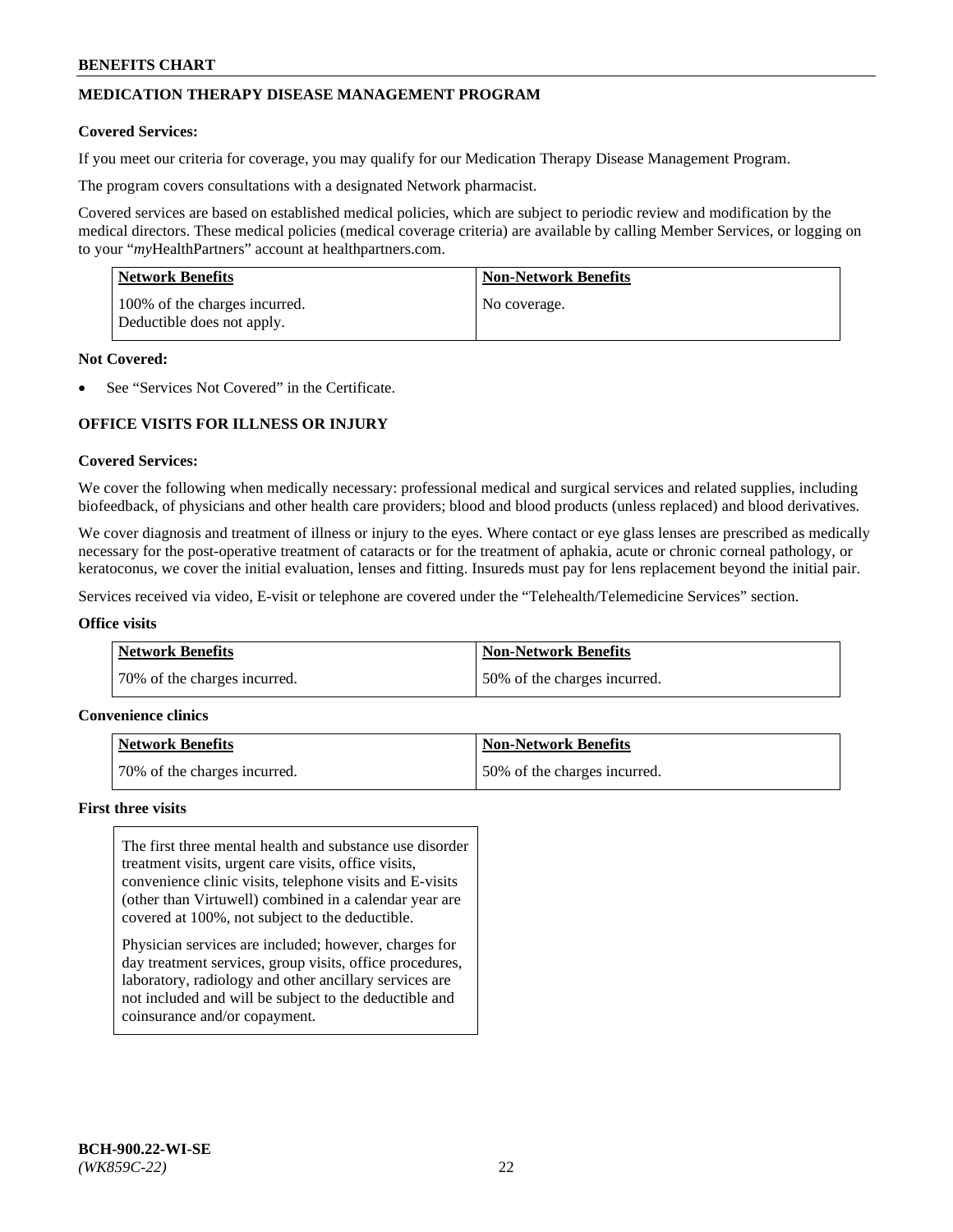#### **Injections administered in a physician's office, other than immunizations**

#### **Allergy injections**

| <b>Network Benefits</b>      | Non-Network Benefits         |
|------------------------------|------------------------------|
| 70% of the charges incurred. | 50% of the charges incurred. |

#### **All other injections**

| <b>Network Benefits</b>      | <b>Non-Network Benefits</b>  |
|------------------------------|------------------------------|
| 70% of the charges incurred. | 50% of the charges incurred. |

#### **Not Covered:**

- Court ordered treatment, except as described in this Benefits Chart. Any resulting court ordered treatment for mental health services will be subject to the Certificate's requirement for medical necessity.
- See "Services Not Covered" in the Certificate.

## **PEDIATRIC EYEWEAR**

#### **Covered Services:**

We cover pediatric eyewear for children.

Routine eye exams are covered under the "Preventive Services" section.

| Network Benefits             | <b>Non-Network Benefits</b> |
|------------------------------|-----------------------------|
| 70% of the charges incurred. | No coverage.                |

#### **Limitations:**

- Coverage under this provision will continue until the end of the month in which the child turns age 19.
- Limited to one of the following per calendar year:
	- o one pair of eyeglasses including one set of prescription lenses, frames from our designated eyewear collection and anti-scratch coating; or
	- o one pair of non-disposable contact lenses; or
	- o a one-year supply of disposable contact lenses.
- Contact lens fittings are limited to two per calendar year.

## **Not Covered:**

- Frames that are not included in our designated eyewear collection. However, one pair of lenses will be covered if an Insured chooses frames outside our designated eyewear collection.
- More than one pair of lenses or frames or non-disposable contacts per calendar year, regardless of the reason. This includes replacement of eyeglasses or contact lenses due to loss, breakage, theft, or change in prescription.
- Safety glasses or goggles for sports or vocational reasons.
- Upgrades including, but not limited to, UV protection and no-line multifocal lenses.
- See "Services Not Covered" in the Certificate.

## **PHYSICAL THERAPY, OCCUPATIONAL THERAPY, SPEECH THERAPY AND OTHER SPECIFIED THERAPIES**

## **Covered Services:**

We cover the following physical therapy, occupational therapy and speech therapy services:

- Medically necessary rehabilitative care to correct the effects of illness or injury.
- Habilitative care rendered for congenital, developmental or medical conditions which have significantly limited the successful initiation of normal speech and normal motor development.

Massage therapy which is performed in conjunction with other treatment/modalities by a physical or occupational therapist is part of a prescribed treatment plan and is not billed separately is covered.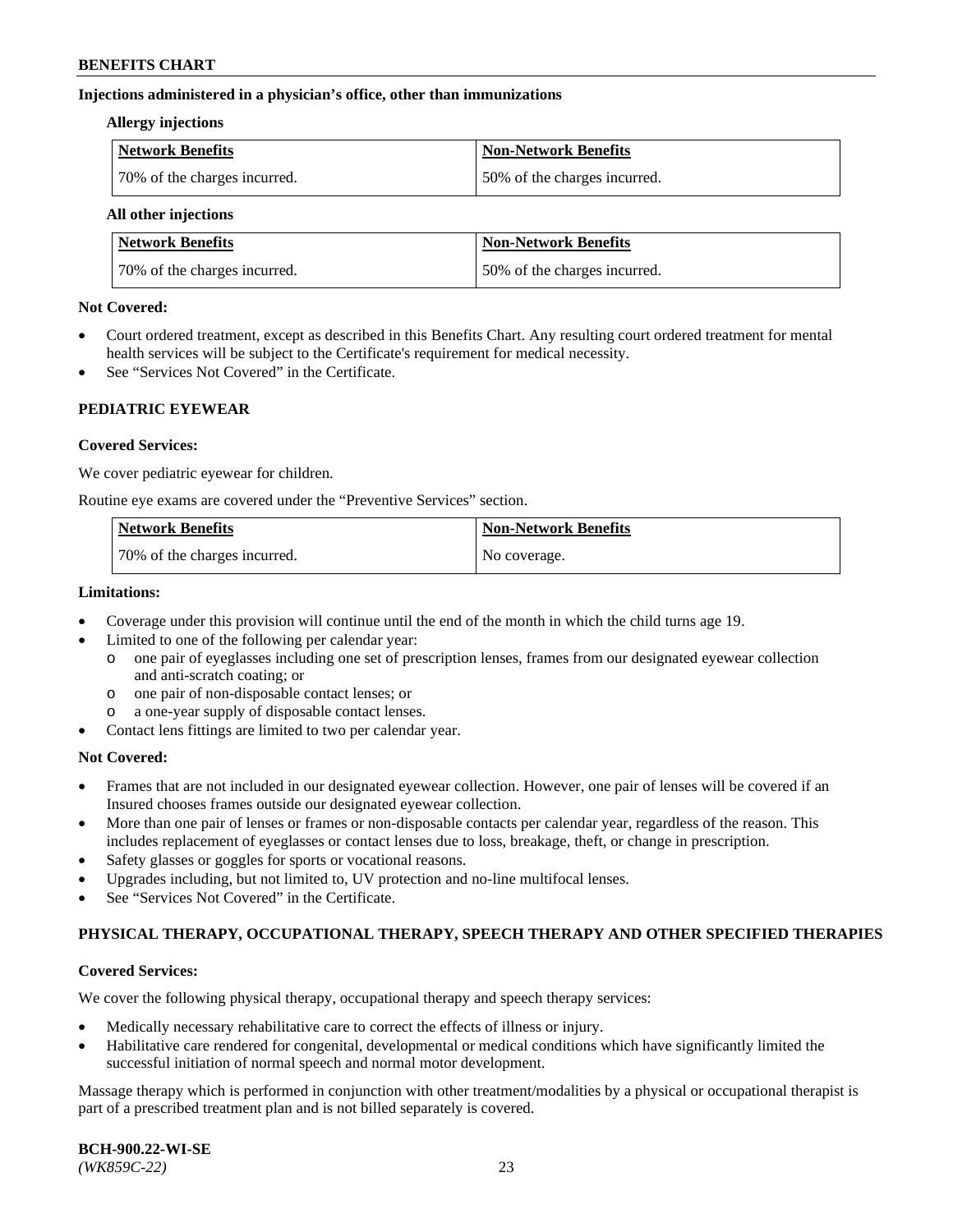We cover services provided in a clinic. To see the benefit level for inpatient hospital or skilled nursing facility services, see benefits under "Inpatient Hospital and Skilled Nursing Facility Services".

### **Rehabilitative care**

| <b>Network Benefits</b>                                                                       | <b>Non-Network Benefits</b>                                                                   |
|-----------------------------------------------------------------------------------------------|-----------------------------------------------------------------------------------------------|
| 70% of the charges incurred.                                                                  | 50% of the charges incurred.                                                                  |
| Physical, Occupational and Speech Therapy are<br>limited to 20 visits each per calendar year. | Physical, Occupational and Speech Therapy are<br>limited to 20 visits each per calendar year. |

#### **In addition to the services provided above, we cover a minimum of:**

- 20 visits per calendar year for pulmonary rehabilitation.
- 36 visits per calendar year for cardiac rehabilitation.
- 30 visits per calendar year for post-cochlear implant aural therapy.
- 20 visits per calendar year for cognitive rehabilitation.

The maximum number of visits is combined for Network Benefits and Non-Network Benefits.

## **Habilitative services**

| <b>Network Benefits</b>                                                                       | <b>Non-Network Benefits</b>                                                                   |
|-----------------------------------------------------------------------------------------------|-----------------------------------------------------------------------------------------------|
| 70% of the charges incurred.                                                                  | 50% of the charges incurred.                                                                  |
| Physical, Occupational and Speech Therapy are<br>limited to 20 visits each per calendar year. | Physical, Occupational and Speech Therapy are<br>limited to 20 visits each per calendar year. |

The maximum number of visits is combined for Network Benefits and Non-Network Benefits.

## **Not Covered:**

- Massage therapy for the purpose of comfort or convenience of the Insured.
- See "Services Not Covered" in the Certificate.

## **PRE-DIABETES DISEASE MANAGEMENT PROGRAM**

## **Covered Services:**

If you meet criteria for coverage, you may qualify for the Pre-Diabetes Disease Management Program through Omada Health. The program covers group health coaching which focuses on weight loss, exercise, behavior modification and health education at select locations determined by the plan.

| <b>Network Benefits</b>                                     | <b>Non-Network Benefits</b> |
|-------------------------------------------------------------|-----------------------------|
| 100% of the charges incurred.<br>Deductible does not apply. | Not applicable.             |

## **Not Covered:**

See "Services Not Covered" in the Certificate.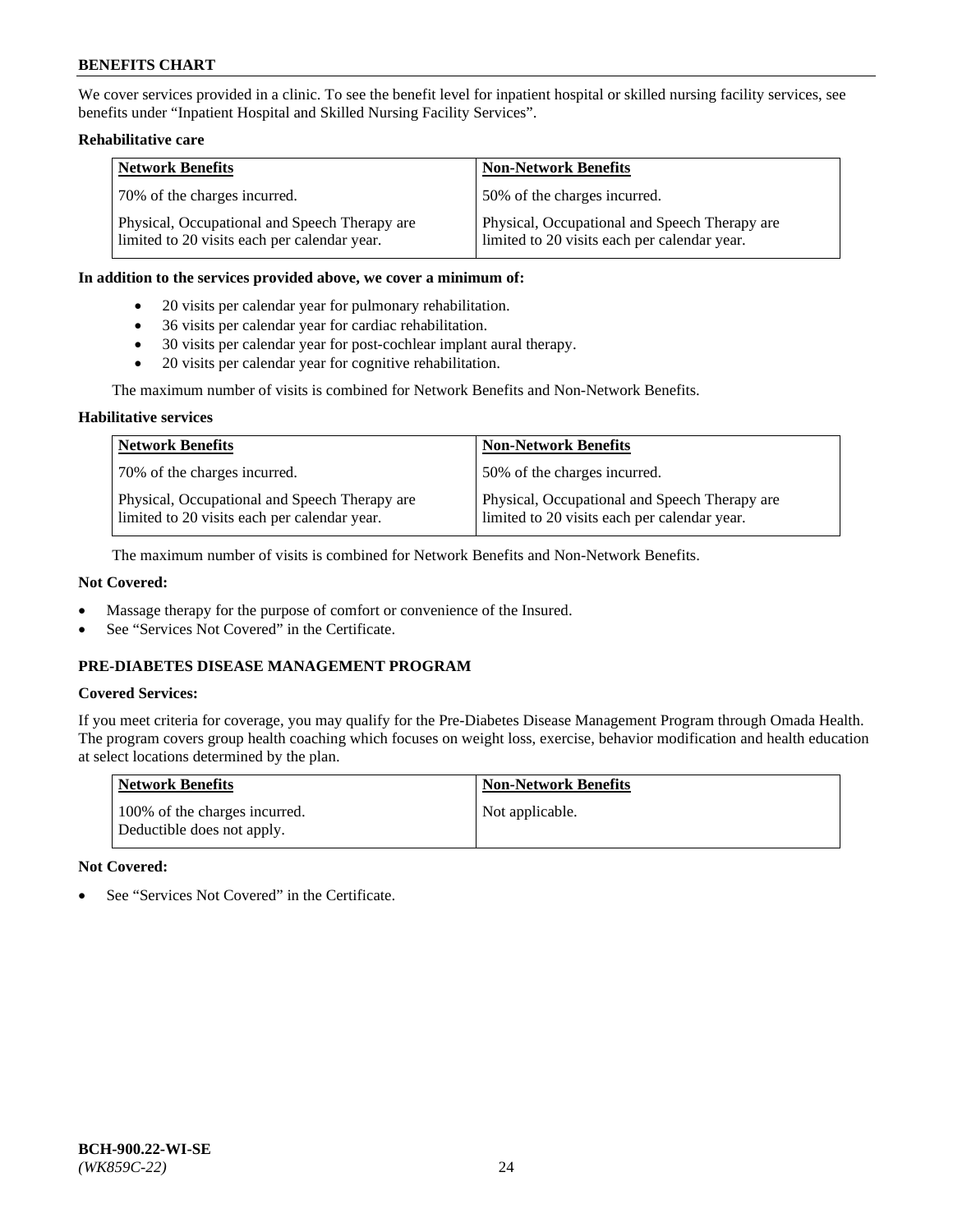## **PRESCRIPTION DRUG SERVICES**

#### **Covered Services:**

We cover prescription drugs and medications that can be self-administered or are administered in a physician's office.

We will refill a prescription for eye drops covered under this Benefits Chart if the Insured requests a refill and the original prescription specified that additional quantities would be needed, providing the refill request does not exceed the quantities needed, and the following conditions are met:

- If the Insured requests a 30-day refill supply, the request must be made between 22 and 30 days of the later of (a) the original date that the prescription was distributed to the Insured or (b) the date that the most recent refill was distributed to the Insured; or
- If the Insured requests a 90-day refill supply, the request must be made between 67 and 90 days of the later of (a) the original date that the prescription was distributed to the Insured or (b) the date that the most recent refill was distributed to the Insured.

### **For Network Benefits, drugs and medications must be obtained at a Network pharmacy.**

#### **If a copayment is required, you must pay one copayment for each 31-day supply, or portion thereof.**

## **Outpatient drugs (except as specified below)**

| <b>Network Benefits</b>                                                                                                                                                                                           | <b>Non-Network Benefits</b>  |
|-------------------------------------------------------------------------------------------------------------------------------------------------------------------------------------------------------------------|------------------------------|
| 100% of the charges incurred, subject to a copayment of<br>\$5 for generic low cost formulary drugs and 100% of<br>the charges incurred, subject to a copayment of \$25 for<br>generic high cost formulary drugs. | 50% of the charges incurred. |
| Brand name formulary drugs are covered at 100% of the<br>charges incurred, subject to a copayment of \$60.                                                                                                        |                              |
| In no event will your cost for a formulary insulin drug<br>exceed \$25.                                                                                                                                           |                              |
| Non-formulary drugs are covered at 100% of the<br>charges incurred, subject to a copayment of \$150.                                                                                                              |                              |
| Deductible does not apply.                                                                                                                                                                                        |                              |

**Oral chemotherapy drugs** are included on the specialty drug list. However, you pay the applicable outpatient drug copayment. As required by Wisconsin law, your maximum copayment will not be more than \$100 per prescription for a 31-day supply.

### **Mail order drugs**

| <b>Network Benefits</b>                                                                                                                                                         | <b>Non-Network Benefits</b>                                                                                                |
|---------------------------------------------------------------------------------------------------------------------------------------------------------------------------------|----------------------------------------------------------------------------------------------------------------------------|
| For your convenience, you may also get up to a<br>93-day supply of outpatient prescription drugs that<br>can be self-administered through the designated mail<br>order service. | Mail order drugs are only available through the<br>designated mail order service.<br>See Network Mail Order Drugs Benefit. |
| Specialty drugs are not available through the mail<br>order service.                                                                                                            |                                                                                                                            |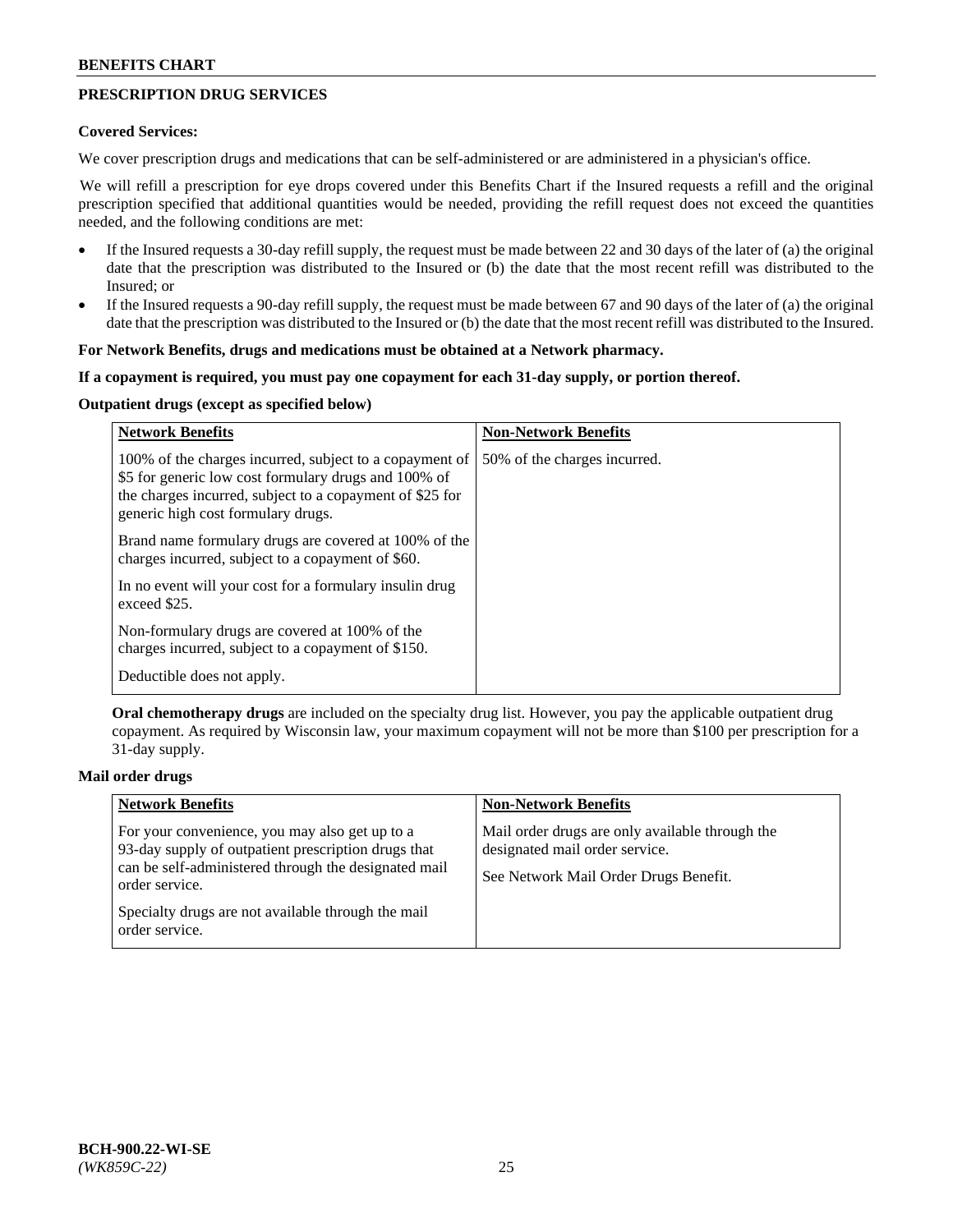## **Specialty drugs which are self-administered**

| <b>Network Benefits</b>                                                                                              | <b>Non-Network Benefits</b> |
|----------------------------------------------------------------------------------------------------------------------|-----------------------------|
| 80% of the charges incurred.<br>Deductible does not apply.                                                           | No coverage.                |
| Specialty drugs are limited to drugs on the<br>specialty drug list and must be obtained from a<br>designated vendor. |                             |

**Oral chemotherapy drugs** are included on the specialty drug list. However, you pay the applicable outpatient drug copayment. As required by Wisconsin law, your maximum copayment will not be more than \$100 per prescription for a 31-day supply.

## **Tobacco cessation drugs. All FDA approved tobacco cessation drugs are covered.**

| <b>Network Benefits</b>                                     | <b>Non-Network Benefits</b>  |
|-------------------------------------------------------------|------------------------------|
| 100% of the charges incurred.<br>Deductible does not apply. | 50% of the charges incurred. |

## **Contraceptive drugs**

| <b>Network Benefits</b>                                                                                                                                         | <b>Non-Network Benefits</b>  |
|-----------------------------------------------------------------------------------------------------------------------------------------------------------------|------------------------------|
| 100% of the charges incurred for formulary drugs.<br>Deductible does not apply.                                                                                 | 50% of the charges incurred. |
| If a physician requests that a non-formulary<br>contraceptive drug be dispensed as written, the drug<br>will be covered at 100%, not subject to the deductible. |                              |

**ACA preventive medications.** We cover preventive medications currently recommended by USPSTF with an A or B rating if they are prescribed by your medical provider and they are listed on our Commercial ACA Preventive Drug List. Preventive medications are subject to periodic review and modification. Changes would be effective in accordance with the federal rules and reflected in our current medical coverage criteria for preventive care services.

| <b>Network Benefits</b>                                     | <b>Non-Network Benefits</b>  |
|-------------------------------------------------------------|------------------------------|
| 100% of the charges incurred.<br>Deductible does not apply. | 50% of the charges incurred. |

**Limitations:**

- Certain drugs may require prior authorization as indicated on the formulary. HealthPartners may require prior authorization for the drug and also the site where the drug will be provided. Certain drugs are subject to our utilization review process and quantity limits.
- Certain non-formulary drugs require prior authorization. In addition, certain drugs may be subject to any quantity limits applied as part of our trial program. The trial drug program applies to new prescriptions for certain drugs which have high toxicity, low tolerance, high costs and/or high potential for waste. Trial drugs are indicated on the formulary and/or the specialty drug list. Your first fill of a trial drug may be limited to less than a month supply. If the drug is well tolerated and effective, you will receive the remainder of your first month supply.
- If an Insured requests a brand name drug when there is a generic equivalent, the brand name drug will be covered up to the charge that would apply to the generic drug, minus any required copayment. If a physician requests that a brand name drug be dispensed as written, the drug will be paid at the non-formulary benefit.
- We may require insureds to try over-the-counter (OTC) drug alternatives before approving more costly formulary prescription drugs.
- Unless otherwise specified in the "Prescription Drug Services" section, you may receive up to a 31-day supply per prescription.
- A 93-day supply will be covered and dispensed only at pharmacies that participate in our extended day supply program.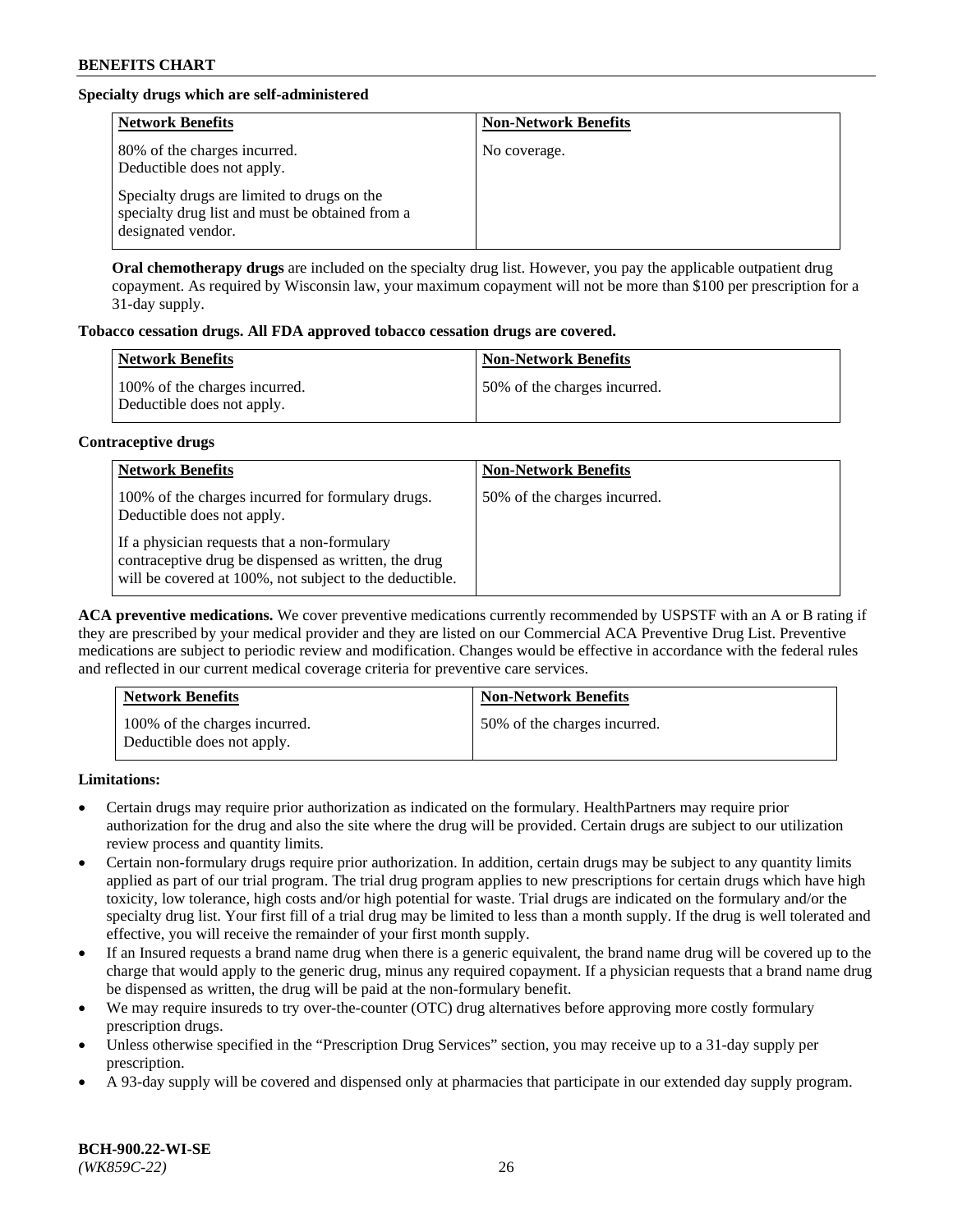- New prescriptions to treat certain chronic conditions are limited to a 31-day supply.
- No more than a 31-day supply of specialty drugs will be covered and dispensed at a time, unless it is a manufacturer supplied drug that cannot be split that supplies the insured with more than a 31-day supply.

**Not Covered:**Replacement of prescription drugs, medications, equipment and supplies due to loss, damage or theft.

- Nonprescription (over-the-counter) drugs or medications, including, but not limited to, vitamins, supplements, homeopathic remedies, and non-FDA approved drugs, unless listed on the formulary and prescribed by a physician or legally authorized health care provider under applicable state and federal law. This exclusion does not include over-thecounter contraceptives for women as allowed under the Affordable Care Act when the Insured obtains a prescription for the item. In addition, if the Insured obtains a prescription, this exclusion does not include aspirin to prevent cardiovascular disease for men and women of certain ages; folic acid supplements for women who may become pregnant; fluoride chemoprevention supplements for children without fluoride in their water source; and iron supplements for children ages 6-12 months who are at risk for anemia.
- All drugs for the treatment of sexual dysfunction.
- All drugs for the treatment of growth deficiency.
- Fertility drugs.
- Medical cannabis.
- Drugs on the Excluded Drug List. The Excluded Drug List includes select drugs within a therapy class that are not eligible for coverage. This includes drugs that may be excluded for certain indications. The Excluded Drug List is available at [healthpartners.com.](http://www.healthpartners.com/)
- Drugs that are newly approved by the FDA until they are reviewed and approved by HealthPartners Pharmacy and Therapeutics Committee.
- Medical devices approved by the FDA will not be covered under the "Prescription Drug Services" section unless they are on our formulary. Covered medical devices are generally submitted and reimbursed under your medical benefits.
- See "Services Not Covered" in the Certificate.

## **PREVENTIVE SERVICES**

#### **Applicable Definitions:**

**Routine Preventive Services** are routine health care services that include screenings, check-ups and counseling to prevent illness, disease or other health problems before symptoms occur.

**Diagnostic Services** are services to help a provider understand your symptoms, diagnose illness and decide what treatment may be needed. They may be the same services that are listed as preventive services, but they are being used as diagnostic services. Your provider will determine if these services are preventive or diagnostic. These services are not preventive if received as part of a visit to diagnose, manage or maintain an acute or chronic medical condition, illness or injury. When that occurs, unless otherwise indicated below, standard deductibles, copayments or coinsurance apply.

#### **Covered Services:**

We cover preventive services that meet any of the requirements under the Affordable Care Act (ACA) shown in the bulleted items below. These preventive services are covered at 100% under the Network Benefits with no deductible, copayments or coinsurance. (If a preventive service is not required by the ACA and it is covered at a lower benefit level, it will be specified below.) Preventive benefits mandated under the ACA are subject to periodic review and modification. Changes would be effective in accordance with the federal rules. Preventive services mandated by the ACA include:

- Evidence-based items or services that have in effect a rating of A or B in the current recommendations of the United States Preventive Services Task Force with respect to the individual;
- Immunizations for routine use in children, adolescents, and adults that have in effect a recommendation from the Advisory Committee on Immunization Practices of the Centers for Disease Control and Prevention with respect to the individual;
- With respect to infants, children, and adolescents, evidence-informed preventive care and screenings provided for in comprehensive guidelines supported by the Health Resources and Services Administration; and
- With respect to women, preventive care and screenings provided for in comprehensive guidelines supported by the Health Resources and Services Administration.

Covered services are based on established medical policies, which are subject to periodic review and modification by the medical or dental directors. These medical policies (medical coverage criteria) are available by calling Member Services, or logging on to your "*my*HealthPartners" account at [healthpartners.com.](https://www.healthpartners.com/hp/index.html)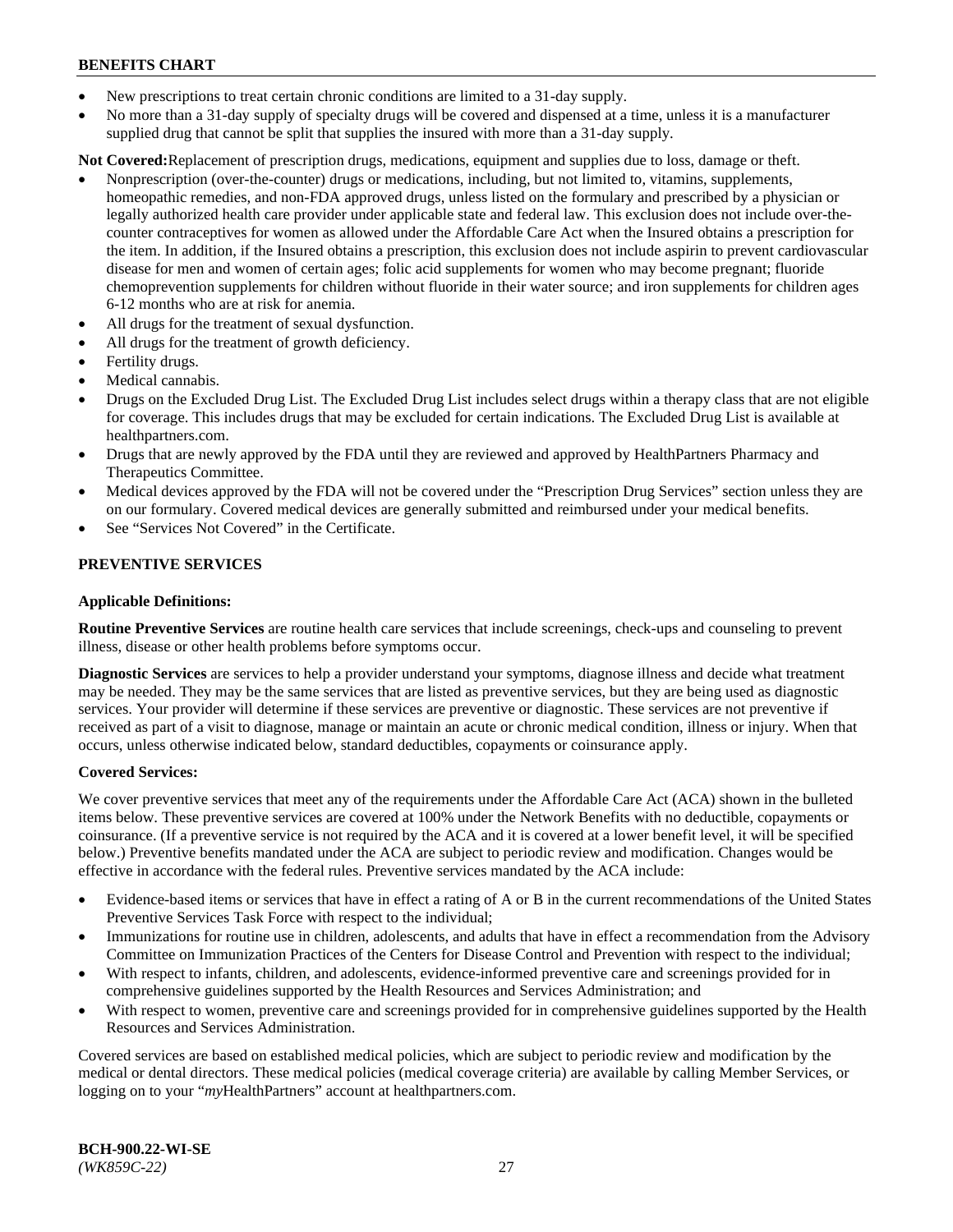## **ACA and state mandated preventive services are covered as follows:**

**Routine health exams and periodic health assessments.** A physician or health care provider will counsel you as to how often health assessments are needed based on age, sex and health status. This includes screening and counseling for tobacco cessation and all FDA approved tobacco cessation medications including over-the-counter drugs (as shown in the Prescription Drug Services section).

| <b>Network Benefits</b>                                     | <b>Non-Network Benefits</b>   |
|-------------------------------------------------------------|-------------------------------|
| 100% of the charges incurred.<br>Deductible does not apply. | 150% of the charges incurred. |

**Child health supervision services.** This includes pediatric preventive services such as newborn screenings, appropriate immunizations, developmental assessments and laboratory services appropriate to the age of the child from birth to 72 months and appropriate immunizations to age 18.

| <b>Network Benefits</b>                                     | <b>Non-Network Benefits</b>  |
|-------------------------------------------------------------|------------------------------|
| 100% of the charges incurred.<br>Deductible does not apply. | 50% of the charges incurred. |

## **Routine prenatal care and exams**

| Network Benefits                                            | <b>Non-Network Benefits</b>   |
|-------------------------------------------------------------|-------------------------------|
| 100% of the charges incurred.<br>Deductible does not apply. | 150% of the charges incurred. |

**Routine postnatal care.** This includes health exams, assessments, education and counseling relating to the period immediately after childbirth.

| <b>Network Benefits</b>                                     | <b>Non-Network Benefits</b>  |
|-------------------------------------------------------------|------------------------------|
| 100% of the charges incurred.<br>Deductible does not apply. | 50% of the charges incurred. |

**Routine screening procedures for cancer.** This includes colorectal screening and other cancer screenings recommended by the USPSTF with an A or B rating. Women's preventive health services below describe additional routine screening procedures for cancer.

| <b>Network Benefits</b>                                     | <b>Non-Network Benefits</b>   |
|-------------------------------------------------------------|-------------------------------|
| 100% of the charges incurred.<br>Deductible does not apply. | 150% of the charges incurred. |

**Professional voluntary family planning services.** This includes services to prevent or delay a pregnancy, including counseling and education. Services must be provided by a licensed provider.

| <b>Network Benefits</b>                                     | <b>Non-Network Benefits</b>  |
|-------------------------------------------------------------|------------------------------|
| 100% of the charges incurred.<br>Deductible does not apply. | 50% of the charges incurred. |

## **Adult immunizations**

| Network Benefits                                            | <b>Non-Network Benefits</b>  |
|-------------------------------------------------------------|------------------------------|
| 100% of the charges incurred.<br>Deductible does not apply. | 50% of the charges incurred. |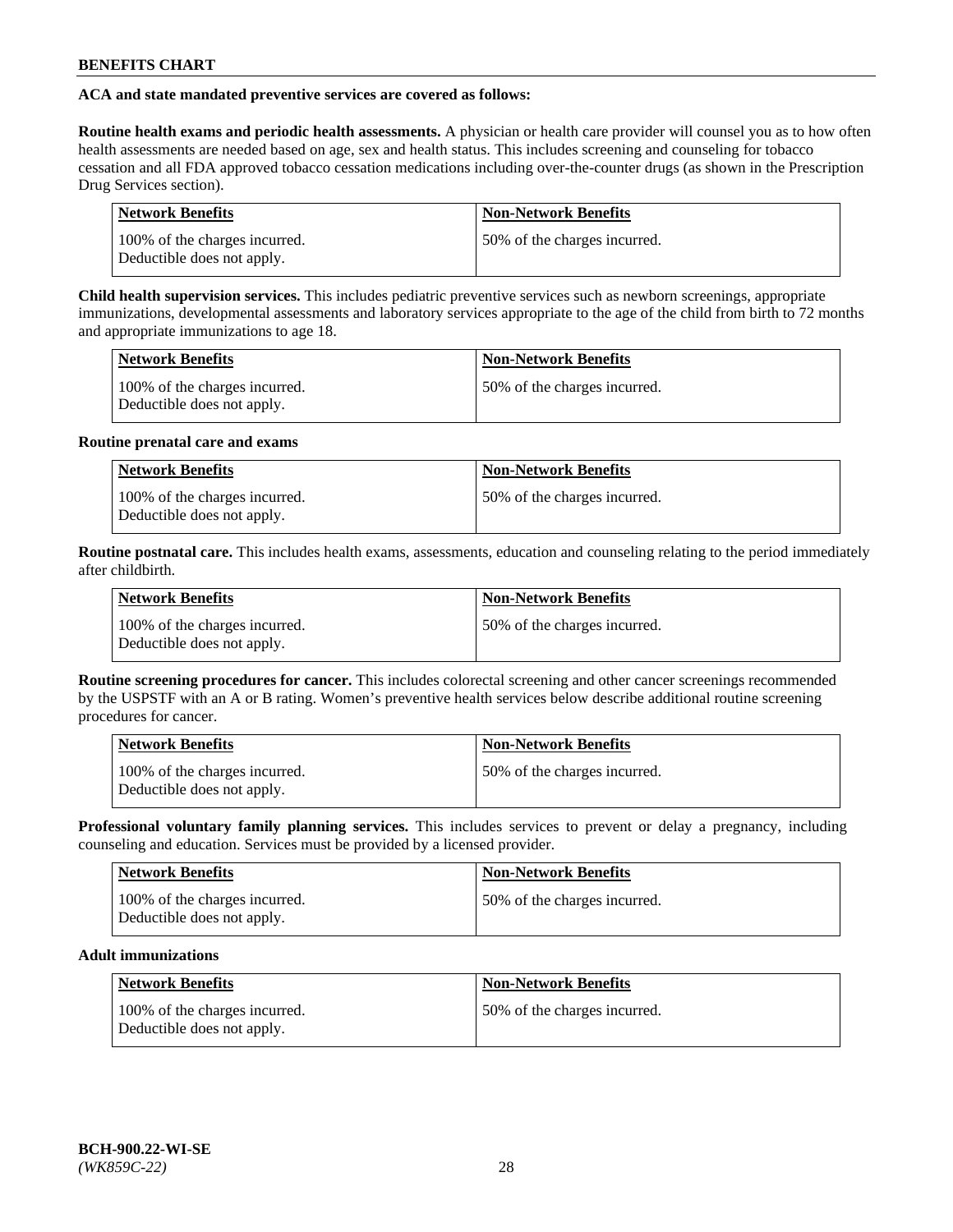**Women's preventive health services.** This includes mammograms, screenings for cervical cancer (pap smears), breast pumps, human papillomavirus (HPV) testing, counseling for sexually transmitted infections, counseling and screening for human immunodeficiency virus (HIV), and all FDA approved contraceptive methods as prescribed by a doctor, sterilization procedures, education and counseling (see the Prescription Drug Services section for coverage of oral contraceptive drugs). We also provide genetic screening for BRCA if someone in your family has the gene or you have a diagnosis of cancer.

The U.S. Preventive Services Task Force (USPSTF) recommends screening mammography, with or without clinical breast examination (CBE), every 1-2 years for women aged 40 and older. For women age 50 and older, we cover an annual mammogram.

| <b>Network Benefits</b>                                     | <b>Non-Network Benefits</b>  |
|-------------------------------------------------------------|------------------------------|
| 100% of the charges incurred.<br>Deductible does not apply. | 50% of the charges incurred. |

**Obesity screening and management.** We cover obesity screening and counseling for all ages during a routine preventive care exam. If you are age 18 or older and have a body mass index of 30 or more, we also cover intensive obesity management to help you lose weight. Your primary care doctor can coordinate these services.

| Network Benefits                                            | <b>Non-Network Benefits</b>  |
|-------------------------------------------------------------|------------------------------|
| 100% of the charges incurred.<br>Deductible does not apply. | 50% of the charges incurred. |

**In addition to any ACA or state mandated preventive services referenced above, we cover the following eligible services:**

#### **Routine eye and hearing exams**

| <b>Network Benefits</b>                                     | <b>Non-Network Benefits</b>  |
|-------------------------------------------------------------|------------------------------|
| 100% of the charges incurred.<br>Deductible does not apply. | 50% of the charges incurred. |

**Ovarian cancer surveillance test for women who are at risk.** "At risk for ovarian cancer" means (1) having a family history that includes any of the following: one or more first-degree or second-degree relatives with ovarian cancer, clusters of female relatives with breast cancer or nonpolyposis colorectal cancer; or (2) testing positive for BRCA1 or BRCA2 mutations. "Surveillance test for ovarian cancer" means annual screening using CA-125 serum tumor marker testing, transvaginal ultrasound, pelvic examination or other proven ovarian screening tests currently being evaluated by the federal Food and Drug Administration or by the National Cancer Institute.

| <b>Network Benefits</b>                               | <b>Non-Network Benefits</b>                           |
|-------------------------------------------------------|-------------------------------------------------------|
| Coverage level is same as corresponding Network       | Coverage level is same as corresponding Non-Network   |
| Benefits, depending on type of service provided, such | Benefits, depending on type of service provided, such |
| as Diagnostic Imaging Services, Laboratory Services   | as Diagnostic Imaging Services, Laboratory Services   |
| or Office Visits for Illness or Injury, or Preventive | or Office Visits for Illness or Injury, or Preventive |
| Services.                                             | Services.                                             |

**Limitations:**Services are not preventive if received as part of a visit to diagnose, manage or maintain an acute or chronic medical condition, illness or injury. When that occurs, unless otherwise indicated above, standard deductibles, copayments or coinsurance apply.

## **Not Covered:**

See "Services Not Covered" in the Certificate.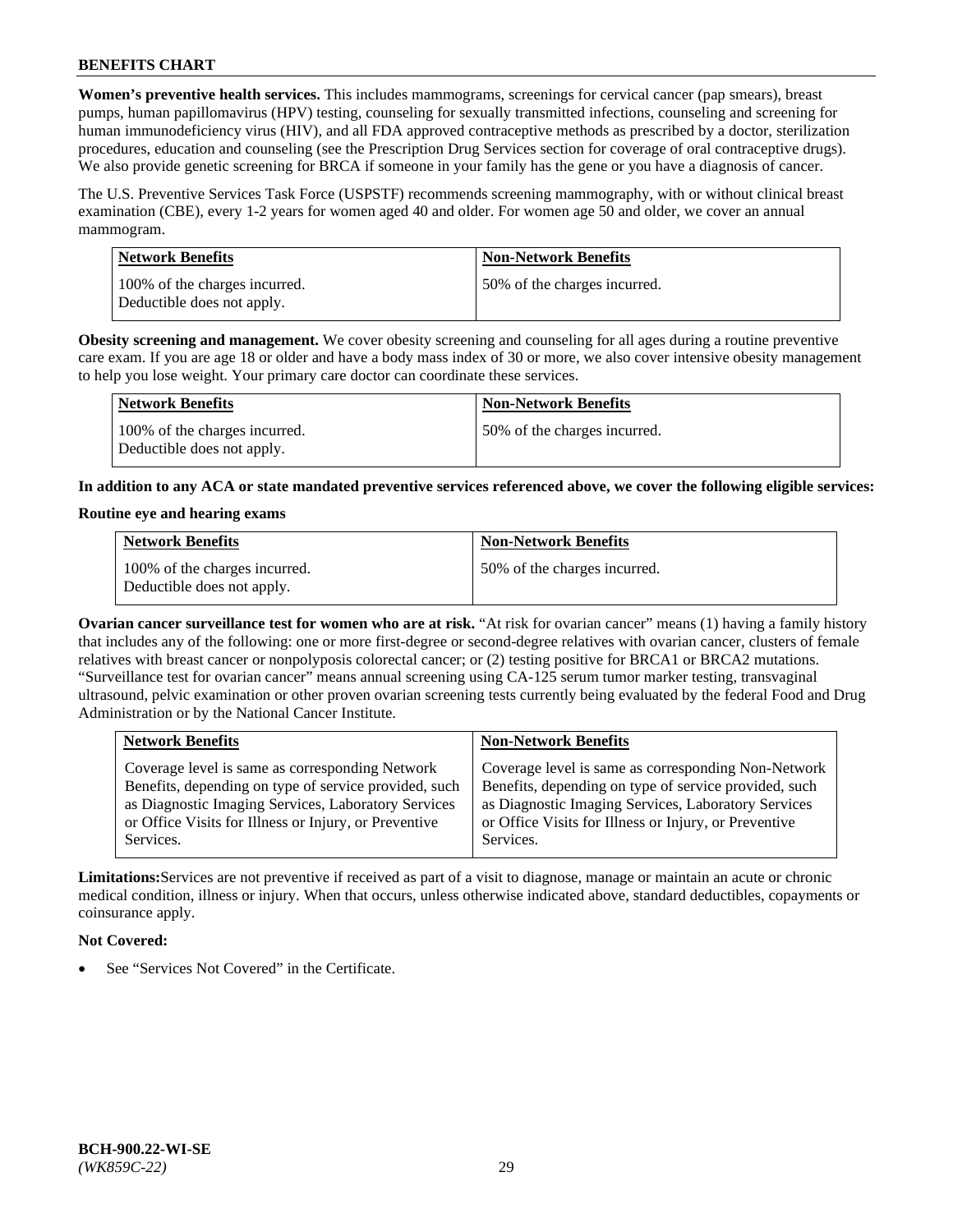## **TELEHEALTH/TELEMEDICINE SERVICES**

#### **Definitions:**

**Telehealth, Telemedicine, or Virtual Care.** This is a means of communication between a health care professional and a patient. This includes the use of secure electronic information, imaging, and communication technologies, including:

- interactive audio or audio-video
- interactive audio with store-and-forward technology
- chat-based and email-based systems
- physician-to-physician consultation
- patient education
- data transmission
- data interpretation
- digital diagnostics (algorithm-enabled diagnostic support)
- digital therapeutics (the use of personal health devices and sensors, either alone or in combination with conventional drug therapies, for disease prevention and management)

#### Services can be delivered:

Synchronously: the patient and health care professional are engaging with one another at the same time; or Asynchronously: the patient and health care professional engage with each other at different points in time.

**Telephone Visits.** Live, synchronous, interactive encounters over the telephone between a patient and a healthcare provider.

**E-visit or chat-based visits.** Asynchronous online or mobile app encounters to discuss a patient's personal health information, vital signs, and other physiologic data or diagnostic images. The healthcare provider reviews and delivers a consultation, diagnosis, prescription or treatment plan after reviewing the patient's visit information.

**Virtuwell®.** This is an online service for you to receive a diagnosis and treatment for certain conditions, such as a cold, flu, ear pain and sinus infections. You may access the Virtuwell website at [virtuwell.com.](https://www.virtuwell.com/)

**Video Visits.** Live, synchronous, interactive encounters using secure web-based video between a patient and a healthcare provider.

#### **Covered Services:**

The Plan covers the following methods of receiving care for services that would be eligible under the Plan if the service were provided in person.

#### **Scheduled telephone visits**

| Network Benefits             | Non-Network Benefits         |
|------------------------------|------------------------------|
| 70% of the charges incurred. | 50% of the charges incurred. |

#### **E-visits**

## **Access to online care through Virtuwell at [virtuwell.com](https://www.virtuwell.com/)**

| <b>Network Benefits</b>                                     | <b>Non-Network Benefits</b> |
|-------------------------------------------------------------|-----------------------------|
| 100% of the charges incurred.<br>Deductible does not apply. | Not applicable.             |

## **All other E-visits**

| Network Benefits             | Non-Network Benefits         |
|------------------------------|------------------------------|
| 70% of the charges incurred. | 50% of the charges incurred. |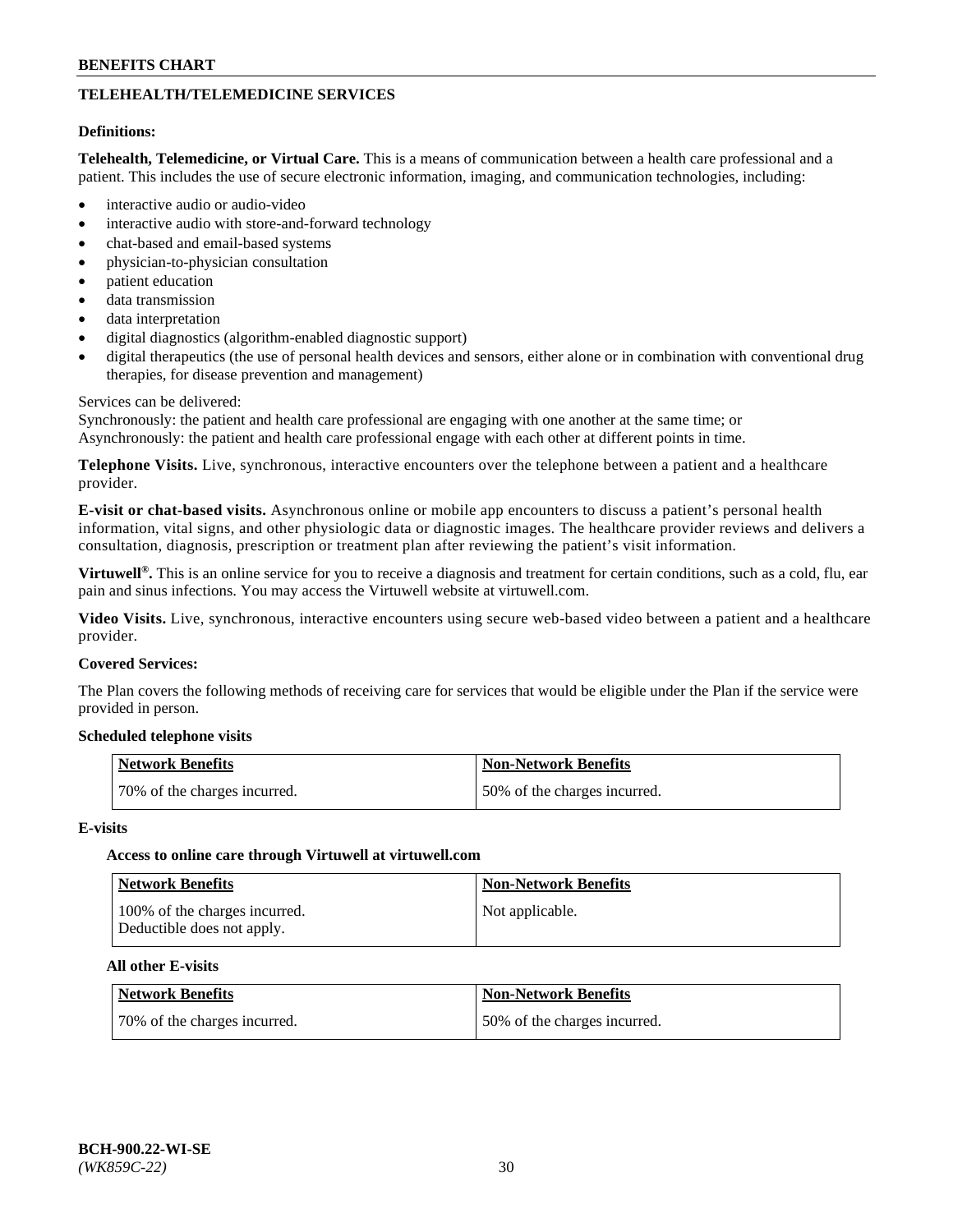## **First three visits**

The first three mental health and substance use disorder treatment visits, urgent care visits, office visits, convenience clinic visits, telephone visits and E-visits (other than Virtuwell) combined in a calendar year are covered at 100%, not subject to the deductible.

Physician services are included; however, charges for day treatment services, group visits, office procedures, laboratory, radiology and other ancillary services are not included and will be subject to the deductible and coinsurance and/or copayment.

## **Video visits**

| <b>Network Benefits</b>                                      | <b>Non-Network Benefits</b>                            |
|--------------------------------------------------------------|--------------------------------------------------------|
| Coverage level is same as corresponding Network              | Coverage level is same as corresponding Non-           |
| Benefits, depending on type of service provided, such as     | Network Benefits, depending on type of service         |
| Office Visits for Illness or Injury, Inpatient or Outpatient | provided, such as Office Visits for Illness or Injury, |
| <b>Hospital Services.</b>                                    | Inpatient or Outpatient Hospital Services.             |

#### **Not Covered:**

See "Services Not Covered" in the Certificate.

## **TRANSPLANT SERVICES**

#### **Applicable Definitions:**

**Autologous.** This is when the source of cells is from the individual's own marrow or stem cells.

**Allogeneic.** This is when the source of cells is from a related or unrelated donor's marrow or stem cells.

**Allogeneic Bone Marrow Transplant.** This is when the bone marrow is harvested from the related or unrelated donor and stored. The patient undergoes treatment which includes tumor ablation with high-dose chemotherapy and/or radiation. The bone marrow is reinfused (transplanted).

**Autologous Bone Marrow Transplant.** This is when the bone marrow is harvested from the individual and stored. The patient undergoes treatment which includes tumor ablation with high-dose chemotherapy and/or radiation. The bone marrow is reinfused (transplanted).

**Autologous/Allogeneic Stem Cell Support.** This is a treatment process that includes stem cell harvest from either bone marrow or peripheral blood, tumor ablation with high-dose chemotherapy and/or radiation, stem cell reinfusion, and related care. Autologous/allogeneic bone marrow transplantation and high dose chemotherapy with peripheral stem cell rescue/support are considered to be autologous/allogeneic stem cell support.

**Designated Transplant Center.** This is any health care provider, group or association of health care providers designated by us to provide services, supplies or drugs for specified transplants for our Insureds.

**Transplant Services.** This is transplantation (including retransplants) of the human organs or tissue listed below, including all related post-surgical treatment, follow-up care and drugs and multiple transplants for a related cause. Transplant services do not include other organ or tissue transplants or surgical implantation of mechanical devices functioning as a human organ, except surgical implantation of an FDA approved Ventricular Assist Device (VAD) or total artificial heart, functioning as a temporary bridge to heart transplantation.

Prior authorization is required prior to consultation to support coordination of care and benefits.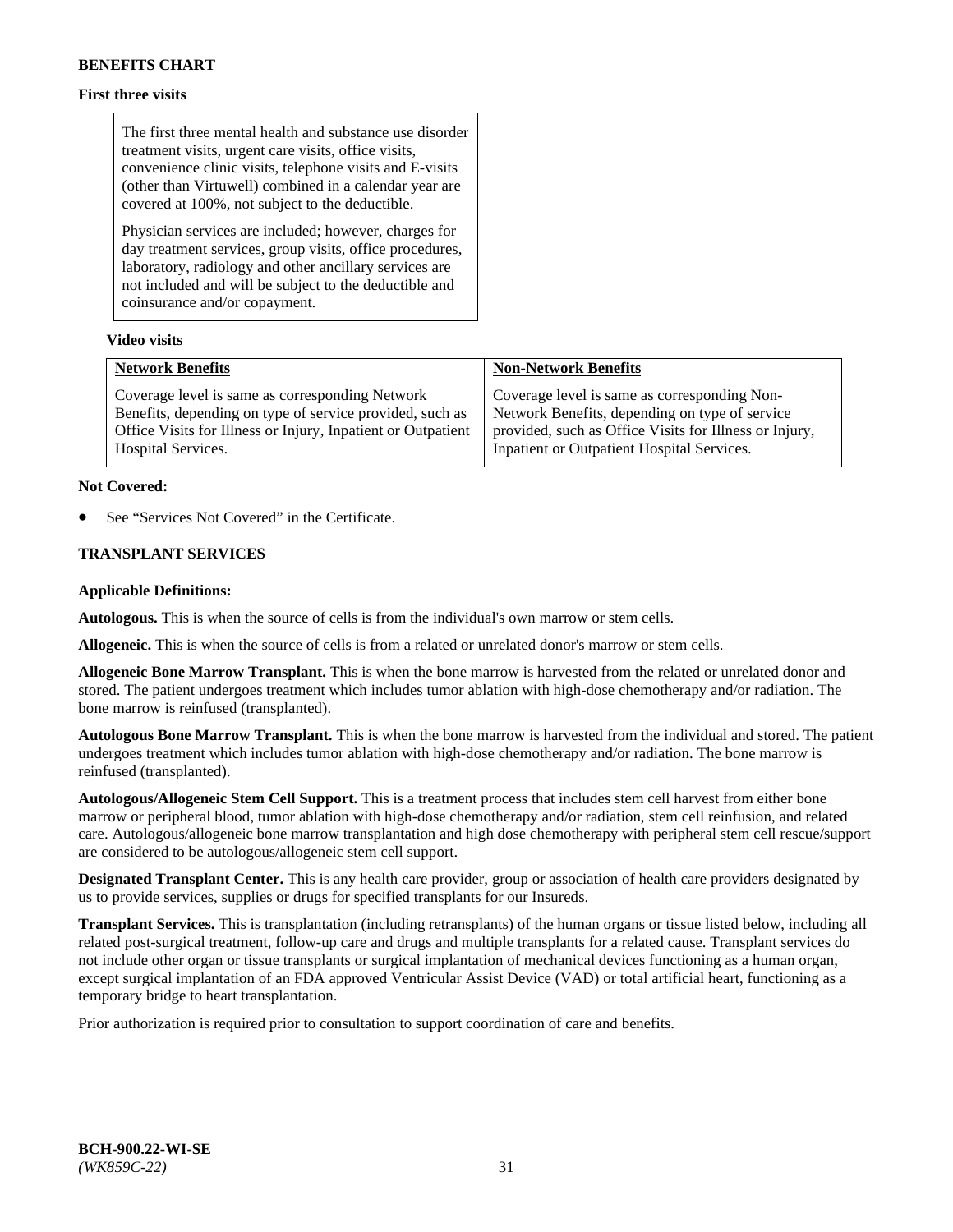## **Covered Services:**

We cover eligible transplant services (as defined above) while you are covered under the Certificate. Transplants that will be considered for coverage are limited to the following:

- Kidney transplants for end-stage disease.
- Cornea transplants for end-stage disease.
- Heart transplants for end-stage disease.
- Lung transplants or heart/lung transplants for: (1) primary pulmonary hypertension; (2) Eisenmenger's syndrome; (3) endstage pulmonary fibrosis; (4) alpha 1 antitrypsin disease; (5) cystic fibrosis; and (6) emphysema.
- Liver transplants for: (1) biliary atresia in children; (2) primary biliary cirrhosis; (3) post-acute viral infection (including hepatitis A, hepatitis B antigen e negative and hepatitis C) causing acute atrophy or post-necrotic cirrhosis; (4) primary sclerosing cholangitis; (5) alcoholic cirrhosis; and (6) hepatocellular carcinoma.
- Allogeneic bone marrow transplants or peripheral stem cell support associated with high dose chemotherapy for: (1) acute myelogenous leukemia; (2) acute lymphocytic leukemia; (3) chronic myelogenous leukemia; (4) severe combined immunodeficiency disease; (5) Wiskott-Aldrich syndrome; (6) aplastic anemia; (7) sickle cell anemia; (8) non-relapsed or relapsed non-Hodgkin's lymphoma; (9) multiple myeloma; and (10) testicular cancer.
- Autologous bone marrow transplants or peripheral stem cell support associated with high-dose chemotherapy for: (1) acute leukemias; (2) non-Hodgkin's lymphoma; (3) Hodgkin's disease; (4) Burkitt's lymphoma; (5) neuroblastoma; (6) multiple myeloma; (7) chronic myelogenous leukemia; and (8) non-relapsed non-Hodgkin's lymphoma.
- Pancreas transplants for simultaneous pancreas-kidney transplants for diabetes, pancreas after kidney, living related segmental simultaneous pancreas kidney transplantation and pancreas transplant alone.

To receive Network Benefits, charges for transplant services must be incurred at a Designated Transplant Center.

The transplant-related treatment provided, including expenses incurred for directly related donor services, shall be subject to and in accordance with the provisions, limitations, maximums and other terms of the Certificate.

Medical and hospital expenses of the donor are covered only when the recipient is an Insured and the transplant and directly related donor expenses have been prior authorized for coverage. Treatment of medical complications that may occur to the donor are not covered. Donors are not considered Insureds, and are therefore not eligible for the rights afforded to Insureds under the Certificate.

The list of eligible transplant services and coverage determinations are based on established medical policies, which are subject to periodic review and modification by the medical director.

| <b>Network Benefits</b>                          | <b>Non-Network Benefits</b>                          |
|--------------------------------------------------|------------------------------------------------------|
| See Network Inpatient Hospital Services Benefit. | See Non-Network Inpatient Hospital Services Benefit. |

**Kidney disease treatment.** We cover services for kidney disease treatment, including dialysis, transplantation and donor related services. Donor related expenses are covered as described above.

| <b>Network Benefits</b>                               | <b>Non-Network Benefits</b>                           |
|-------------------------------------------------------|-------------------------------------------------------|
| Coverage level is same as corresponding Network       | Coverage level is same as corresponding Non-Network   |
| Benefits, depending on type of service provided, such | Benefits, depending on type of service provided, such |
| as Office Visits for Illness or Injury, Inpatient or  | as Office Visits for Illness or Injury, Inpatient or  |
| <b>Outpatient Hospital Services.</b>                  | <b>Outpatient Hospital Services.</b>                  |